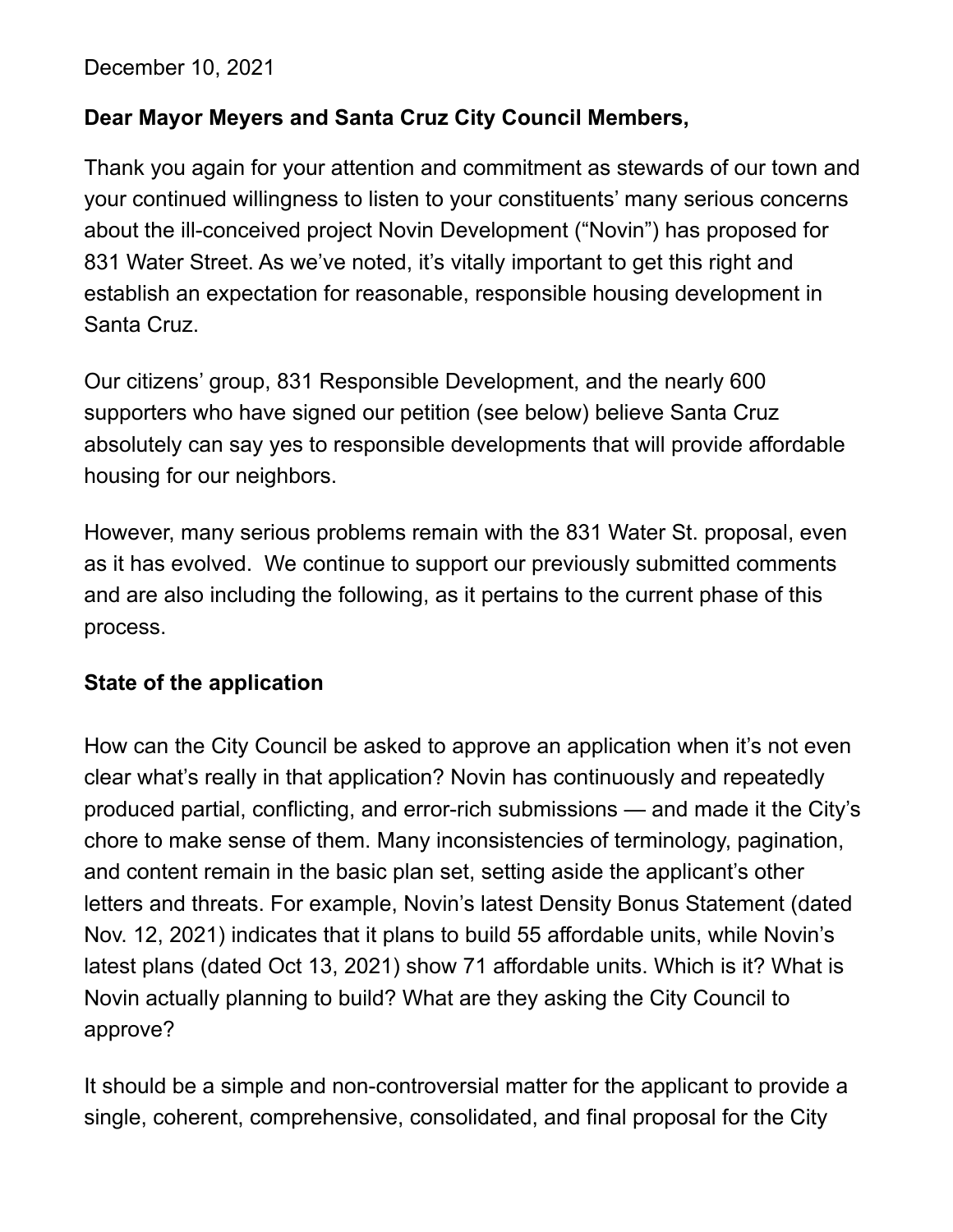*and the community* to review. We believe the City is well within its rights to expect as much and should reject the current hodge-podge as internally inconsistent.

## **Density bonus deficiencies**

One element of the Council's Oct. 12 denial motion concerned the Density Bonus information required per City code. It was not included anywhere in the proposal. This is still an issue. Santa Cruz has application requirements about location of density bonus units; this application should be denied a density bonus for continuing to omit that information.

The current form of the SB35 application before the City still does not conform to the requirements for a density bonus as set forth by the City. The State Density Bonus Law confirms that the City is the entity to set the "application" requirements.

From the State Density Bonus Law about what local governments (Santa Cruz) need to provide for density bonus applications - 65915(a)(2)(B)

"Provide a list of all documents and information required to be submitted with the density bonus application in order for the density bonus application to be deemed complete."

## **SCMC 24.16.265(3)**

"The affordable housing plan shall include at least the following information: a. Site plan showing total number of units, number and location of affordable units, and **number and location of proposed density bonus units**. [and] c. Summary table showing the maximum number of units permitted by the zoning and general plan excluding any density bonus units, affordable units qualifying the project for a density bonus, level of affordability of all affordable units, proposed bonus percentage, number of density bonus units proposed, and **total number of dwelling units proposed on the site**." [emphasis added]

As a consequence of the state of Novin's application, it's not apparent where all of the density bonus units are located (these would be all of the units above the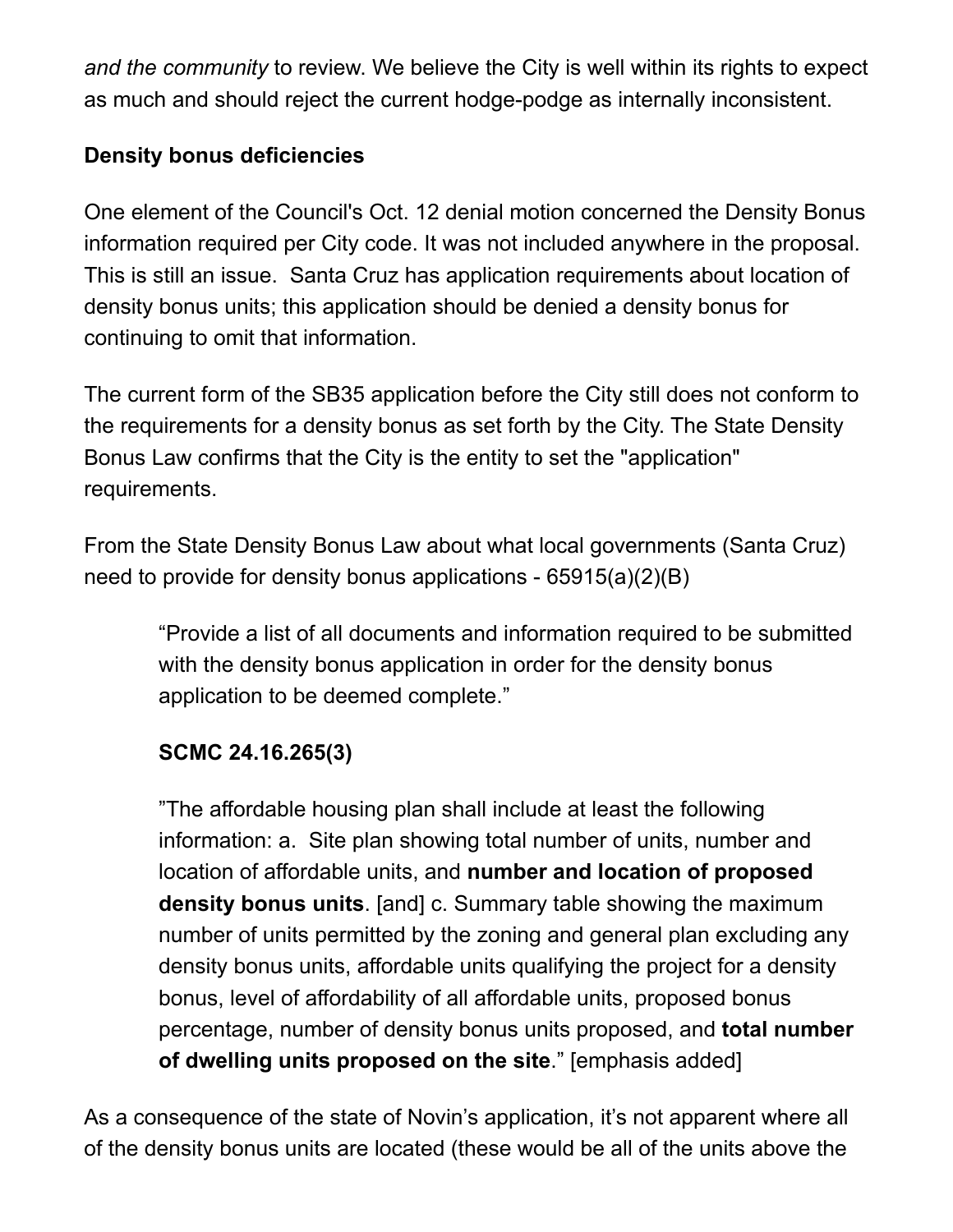109 units in the base development plan — presumably 31 units [140-109], though that is uncertain). It's also not clear how many units Novin plans to build, since the application only accounts for 55 affordable units, not 71 as depicted in the plan drawings.

#### **Slope variance**

As noted in the City's Oct. 14, 2021 letter to the applicant:

 "No building shall be located on a slope of thirty to fifty percent, or within twenty feet of a thirty to fifty percent slope, unless an exception is granted pursuant to Section 24.14.040 or a variance is granted pursuant to Section 24.08.810." In that same letter, the City stipulates that "The underground garage constitutes a 'building' per SCMC 24.22.154 and must comply with slope setbacks."

We do not believe that it's incumbent upon the City to allow this variance. Rather, the City should refuse to allow a variance, given the profound impacts on public health and safety introduced by having the primary ingress to / egress from the building on a steep street, through a greater than 30% slope, across a protected bike lane, and close to a busy intersection. Instead, the underground parking should be accessed from N. Branciforte Avenue, where these grade conditions don't apply.

The slope regulation has additional public safety implications for such a significant development and earthquake safety. This is due to SB 35 limiting earthquake assessment to a specific State Geologist's map that indicates that Santa Cruz has not yet been assessed for earthquake safety. The slope regulation and general building code remain the only enforceable protections in this regard so we hope to see this regulation upheld.

#### **Segregation of low-income units**

Have the low-income units originally segregated in the four-story tower been adequately dispersed throughout the project? It's not clear. The new table seems to show that 11 of the units would be in the market rate building; however, there is no information about the dispersal of the majority of the affordable units — a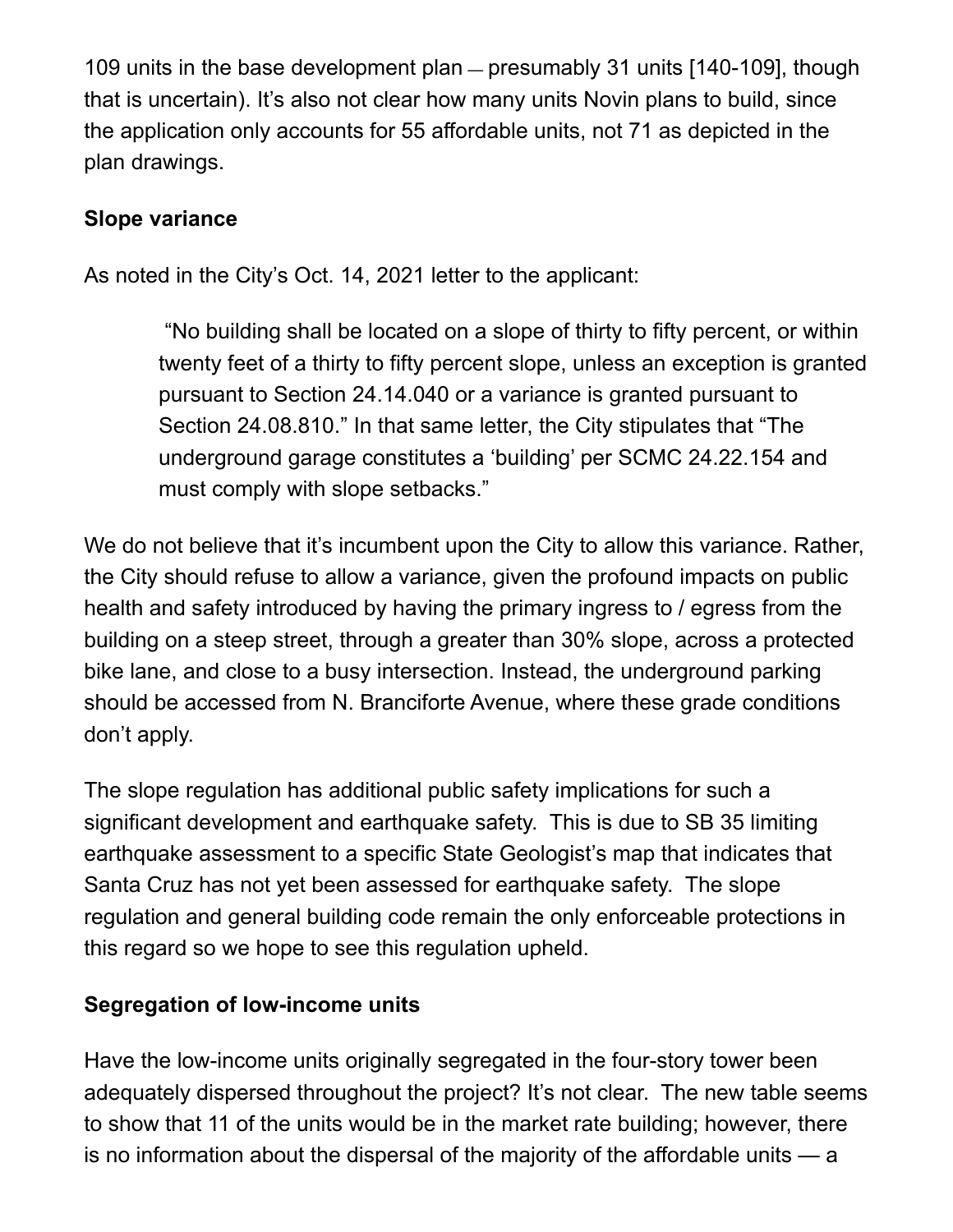requirement set by the City's code and Density Bonus Ordinance. SB 35 specifically states that City ordinances are applicable objective standards.

#### **Many other problems remain**

- While clearly Novin's application is anything but complete or even final, it is notable that now that they have (finally) identified the location of at least some of the affordable units, and their targeted affordability levels, NONE of the proposed affordable units currently target very-low income members of our community. As a reminder, the very-low income level is the ONLY RHNA goal that the City of Santa Cruz has yet to meet - that shortfall is the very reason that Novin can even pursue SB35 streamlining. By failing to provide any units at that level Novin (craftily?) leaves the SB35 door wide open in Santa Cruz, allowing Novin and others to continue to aspire to inflict inappropriate projects on our town. Novin should be required to provide at least the 22 inclusionary units at very-low income levels (affordable below 50% of AMI).
- The project's mass, scale, and density externalize health and safety impacts, including shading dozens of homes much of the year, reducing effectiveness of existing rooftop solar, raising groundwater levels, and creating dangerous mold issues.
- The "fire lane" on the building's north side must also serve as access for delivery vehicles, sanitation, and recycling services, etc. We see no changes to the plan that would prevent such delivery vehicles from backing out into North Branciforte Avenue with dangerous consequences to pedestrians, cyclists, and motorists. Staff only notes that "Garbage trucks will back in to pick up refuse...". This requirement must extend to all nonstandard vehicles, per City code (24.12.280: "Driveways and aisles in a parking facility shall be designed so that vehicles do not back out into a street other than a residential alley.").
- Looming over a neighborhood of smaller homes, the project will sacrifice the privacy of young families and retirees living there.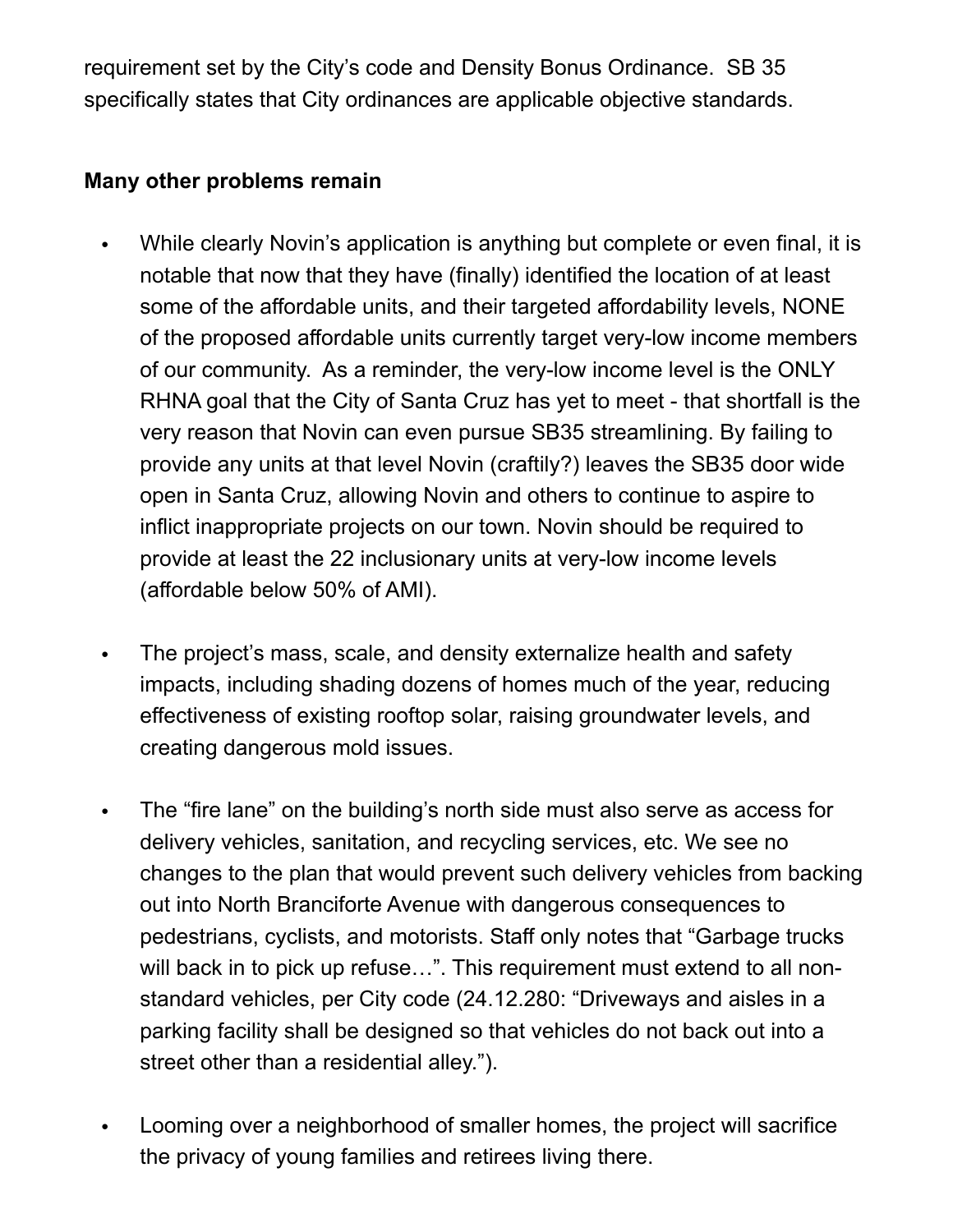• The probable destruction of Villa de Branciforte and Native American archaeological resources is untenable. The archaeological sensitivity overlay, combined with Staff's submitted document on the project's web page that list laws that protect Tribal/cultural resources, confirm this site has such resources. SB 35 clearly states that sites with known Tribal resources or that damage or destroy historical structures do not qualify for SB 35 streamlining.

Finally, this is still the wrong project to be the first in Santa Cruz to be approved for SB35 fast tracking. It is wrong because even the latest version of the application continues to raise more questions than it answers. It is wrong because it lowers the standard to an unacceptable level for other significant development projects that are likely to come before this city in the next few years.

We sympathize with the City's difficult position in the face of legal threats and applaud the exemplary work of city planning and public works staff. In particular, we appreciate the comprehensive list of Conditions of Approval (COAs) that Staff has included as Exhibit A. If the City Council feels it must overlook the significant shortcomings that continue to exist in this application, we have some additional COAs to suggest — and have included them as an attachment to this letter.

However, given the application's ongoing deficiencies, we believe this proposal is not ready for COAs — and that members of the City Council should once again reject the application as incomplete, internally inconsistent, and for not conforming to all of the objective standards that apply to this proposal.

## **Sincerely,**

## **831 Responsible Development**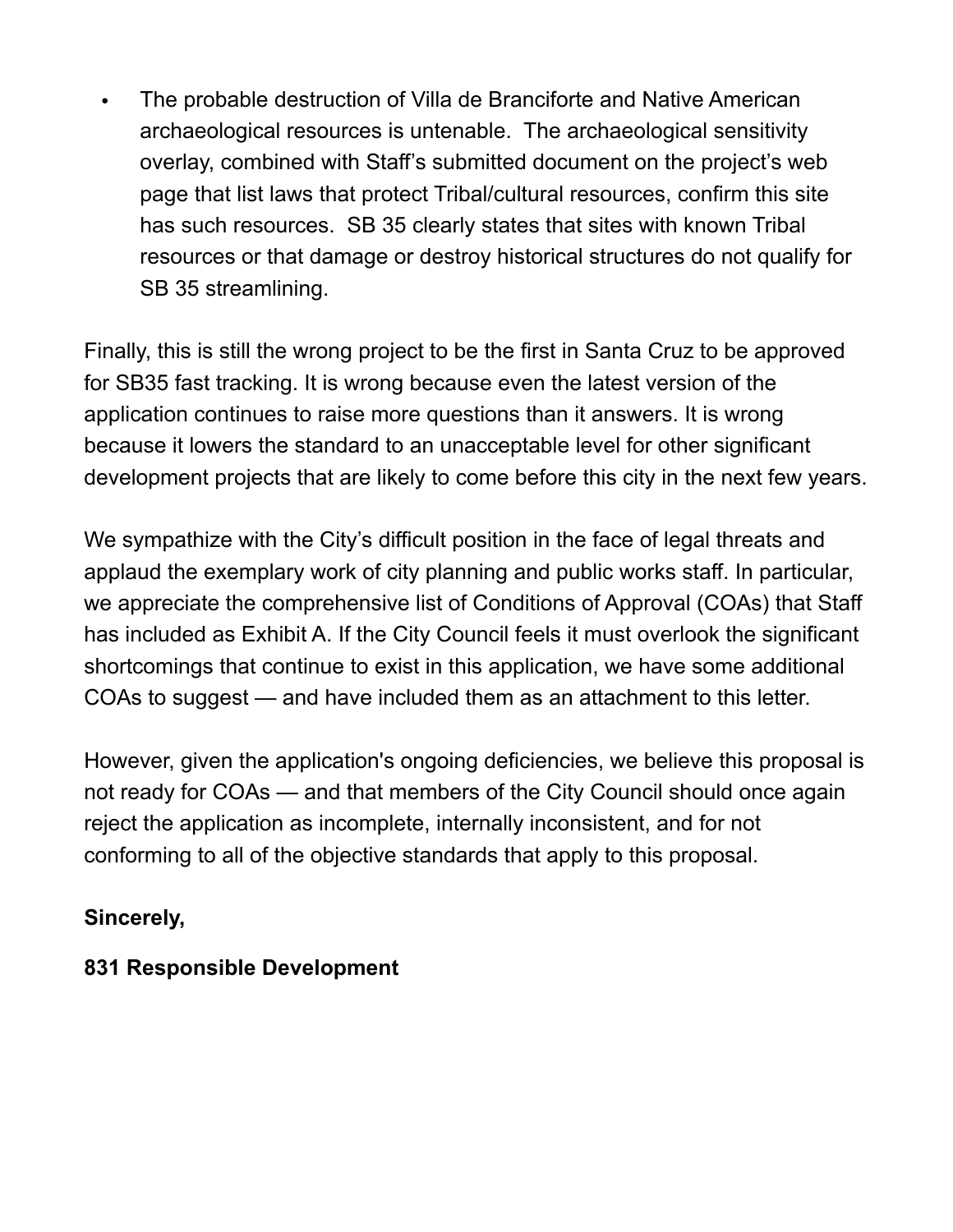# **Conditions of Approval [COAs] (Suggested by 831 Responsible Development)**

**Page numbers refer to the City Council packet for the December 14, 2021 meeting.**

\_\_\_\_\_\_\_\_\_\_\_\_\_\_\_\_\_\_\_\_\_\_\_\_\_\_

| <b>Subject</b>                                                                   | <b>Discussion</b>                                                                                                                                                                                                               |
|----------------------------------------------------------------------------------|---------------------------------------------------------------------------------------------------------------------------------------------------------------------------------------------------------------------------------|
| Participation<br>Agreement                                                       | $\bullet$<br>This is a modification to existing $COA \#13(d)$ , page<br>25.261.                                                                                                                                                 |
|                                                                                  | This requirement should clearly state that this access<br>must remain in effect for as long as the units are<br>affordable (in perpetuity for 22 units; for 55 years)<br>or more for the other 33 units).                       |
| Archaeological<br>sub-surface                                                    | This is a modification to existing COA #23, page<br>25.263.                                                                                                                                                                     |
| survey                                                                           | Per Staff recommendation (page 25-73), require an<br>Extended Phase 1 study, including subsurface<br>survey, prior to the preparation of construction<br>documents.                                                             |
| Parking permits                                                                  | This is a modification to existing COA #41, page<br>25.266.                                                                                                                                                                     |
|                                                                                  | This requirement should clearly state that the<br>Applicant shall pay for these permit-parking<br>programs and that it should be an option for<br>residents of any impacted street.                                             |
| Noise study                                                                      | This is a modification to existing COA #42, page<br>25.266.                                                                                                                                                                     |
|                                                                                  | Noise study must account for vehicle noise from<br>Highway 1 that will be reflected off of the building<br>into the adjoining residential neighborhood.                                                                         |
|                                                                                  | Noise study must account for impacts of vehicles'<br>back-up beepers within the development.                                                                                                                                    |
| Electronic/<br><b>Actuated Warning</b>                                           | This is a modification to existing COA #50, page<br>25.267.                                                                                                                                                                     |
| Device / Exit<br>Gate                                                            | Warning device(s) must also alert drivers exiting the<br>building regarding oncoming traffic (bicycles and/<br>or motor vehicles). Ideally, the exit gate will not<br>open unless Water Street is clear of oncoming<br>traffic. |
| Providing units<br>affordable at<br>very-low-income<br>levels (below<br>50% AMI) | Require that the 22 inclusionary units be provided to<br>families at the very-low-income level (50% AMI).                                                                                                                       |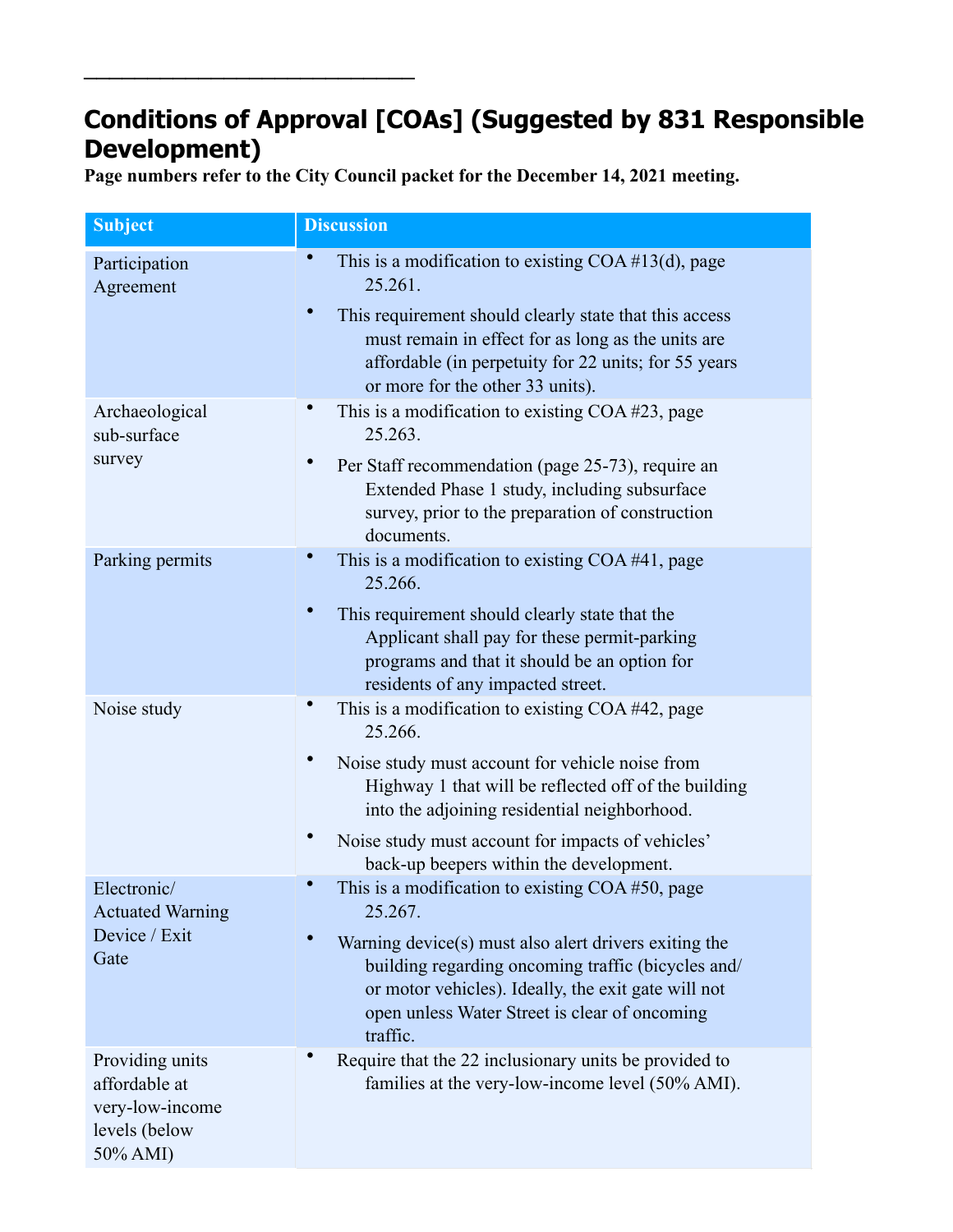| <b>Subject</b>                                   | <b>Discussion</b>                                                                                                                                                                                                                                                                                                                               |
|--------------------------------------------------|-------------------------------------------------------------------------------------------------------------------------------------------------------------------------------------------------------------------------------------------------------------------------------------------------------------------------------------------------|
| Exiting north-side<br>parking access<br>driveway | (See SCMC 24.12.280.3.b) – "Driveways and aisles in<br>a parking facility shall be designed so that vehicles<br>do not back out into a street other than a<br>residential alley."                                                                                                                                                               |
|                                                  | Require that vehicles must drive forward out of north-<br>side access driveway.                                                                                                                                                                                                                                                                 |
| Groundwater<br>monitoring                        | Applicant shall install and monitor groundwater wells<br>around the property, in order to gauge the impact<br>of the development on existing groundwater<br>levels.                                                                                                                                                                             |
|                                                  | $\bullet$<br>In the event that groundwater levels are found to be<br>higher than prior to development, applicant shall<br>be responsible for mitigations.                                                                                                                                                                                       |
|                                                  | Wells shall be installed immediately, in order to<br>establish baseline data prior to construction.                                                                                                                                                                                                                                             |
|                                                  | Data shall be published to the City and residents on a<br>regular and continuous basis (monthly?).                                                                                                                                                                                                                                              |
| <b>Traffic Study</b>                             | Traffic study for the site must address both vehicle<br>miles travelled (VMT) and local traffic impacts<br>(level of service). VMT is required by law, but<br>while necessary it's not sufficient to properly<br>understand the local impacts, and the impacts on<br>"through traffic" (commute, public safety, etc.)<br>and local air quality. |
| Solar<br>compensation                            | Developer should both (1) compensate those<br>Belvedere residents who currently have PV solar<br>installed, offsetting the shading impacts that its<br>building will cause, and (2) compensate other<br>affected Belvedere residents for their loss of<br>potential solar generating capacity.                                                  |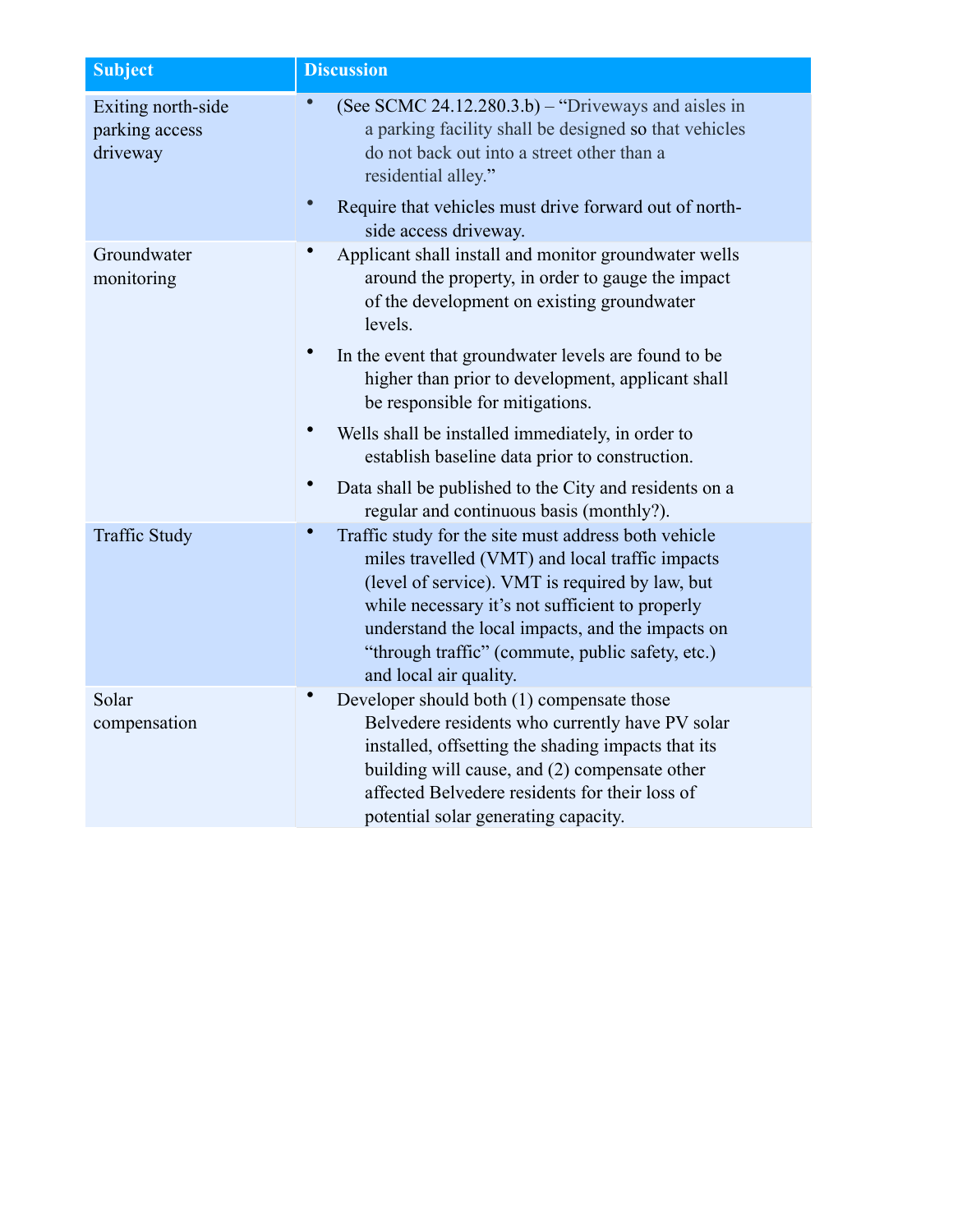## **Our Online Petition**

 $\overline{\phantom{a}}$  , which is a set of the set of the set of the set of the set of the set of the set of the set of the set of the set of the set of the set of the set of the set of the set of the set of the set of the set of th

The pandemic has made it worrisome for people to sign or collect signatures on a petition in person. So, out of respect for our fellow city residents, we launched an e-petition on our [831 Responsible Development](http://www.831ResponsibleDevelopment.org) web site that speaks to our concerns about the project as proposed for 831 Water Street. While people who sign our petition are asked for their full name, full address, and email address, we have  $-$  for privacy reasons because it's online  $$ chosen to have our petition display only their first name, the first letter of their last name, and their city of residence. As of December 8, 2021, our online petition had been signed by close to 600 people, almost all of whom are residents of the City of Santa Cruz.

**"We the undersigned are in favor of the City of Santa Cruz working with developers to add afordable and attainable housing to our neighborhoods. But we strongly believe that such housing should be responsible, reasonable, and respectful of existing neighborhoods. It is also our belief that the development currently proposed for 831 Water Street satisfies only one of these objectives: It adds housing units. Unfortunately, this proposal would add housing at a scale that is not respectful of the Eastside neighborhoods that would be significantly impacted by its approval. It is also our opinion that the project, as currently proposed, would add housing in a way that is unsafe and environmentally irresponsible. We the undersigned strongly encourage our city representatives — elected ofcials, appointed ofcials, and staf — to do everything possible to ensure that this and other similar developments in Santa Cruz add housing AND do so in a way that is respectful of the neighborhoods such proposals impact. Thank you!"**

| 584 | Catherine      | W  | Santa Cruz  |
|-----|----------------|----|-------------|
| 583 | Dean           | н  | Santa Cruz  |
| 582 | Victoria       | Е  | Santa Cruz  |
| 581 | <b>Barbara</b> | P  | Capitola    |
| 580 | Christopher    | B  | Santa Cruz  |
| 579 | Thomas         | М  | Santa Cruz  |
| 578 | Franklin       | D  | Santa Cruz  |
| 577 | Wendy          | R. | Santa Cruz  |
| 576 | Candace        | D  | Santa Cruz  |
| 575 | Cheri          | L  | Santa Cruz  |
| 574 | Carrie         | P  | Santa Cruz  |
| 573 | Chad           | F  | Watsonville |
|     |                |    |             |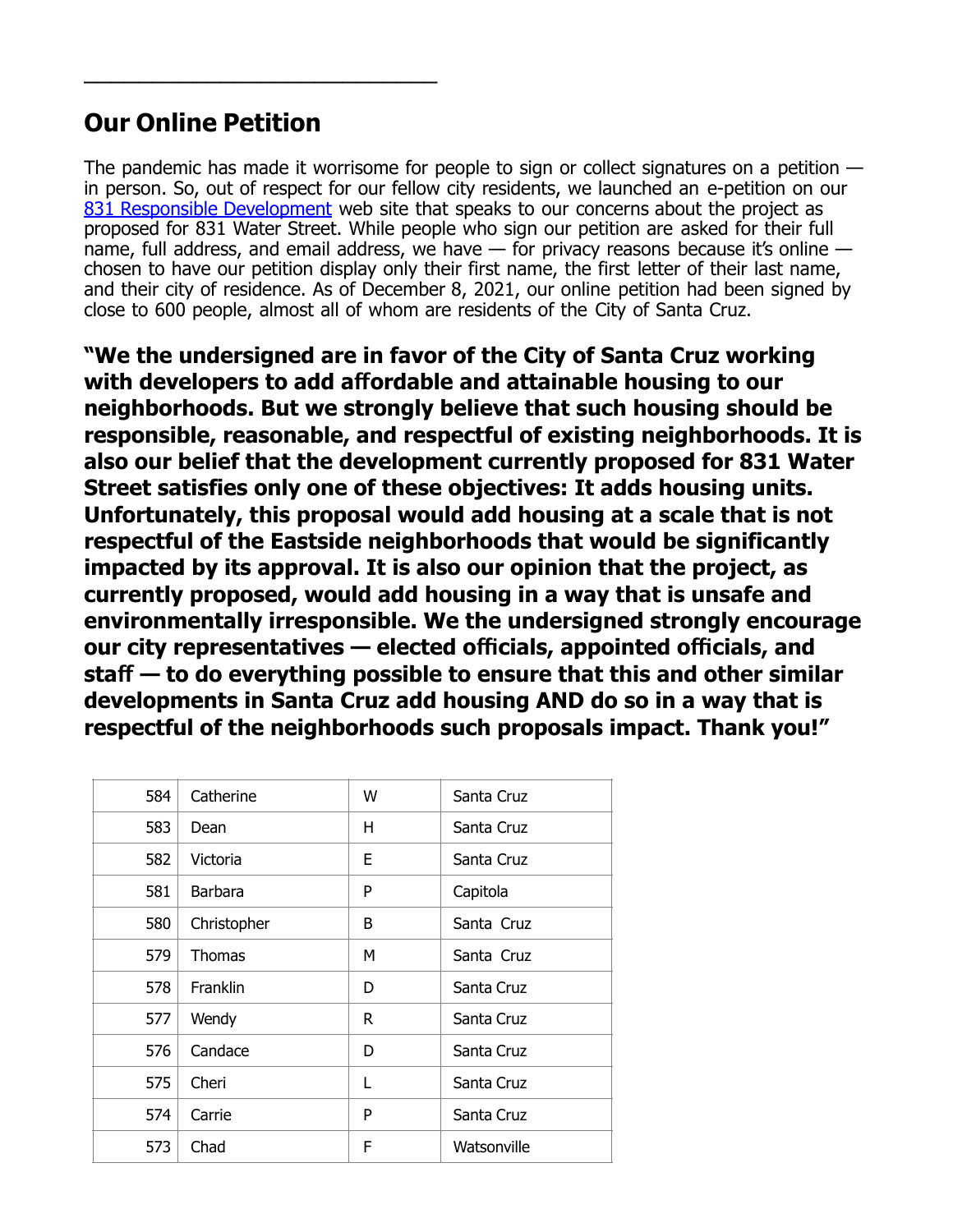| 572 | Dale        | М            | Santa Cruz |
|-----|-------------|--------------|------------|
| 571 | Eddy        | O            | Santa Cruz |
| 570 | Cheryl      | L            | Santa Cruz |
| 569 | Martin      | W            | Santa Cruz |
| 568 | Barbara     | F            | Santa Cruz |
| 567 | Ellen       | F            | Santa Cruz |
| 566 | Hannah      | N            | Santa Cruz |
| 565 | Donald      | S            | Santa Cruz |
| 564 | Lora        | М            | Santa Cruz |
| 563 | <b>Jack</b> | N            | Santa Cruz |
| 562 | Jonathan    | W            | Santa Cruz |
| 561 | Mary        | W            | Santa Cruz |
| 560 | Alyssa      | B            | Capitola   |
| 559 | Patricia    | W            | Santa Cruz |
| 558 | Robert      | W            | Santa Cruz |
| 557 | Katharina   | S            | Santa Cruz |
| 556 | Alicia      | B            | Santa Cruz |
| 555 | Joshua      | C            | Santa Cruz |
| 554 | Jamie       | B            | Santa Cruz |
| 553 | Connie      | B            | Santa Cruz |
| 552 | Aaron       | Г            | Santa Cruz |
| 551 | James       | S            | Santa Cruz |
| 550 | Marguerite  | B            | Santa Cruz |
| 549 | Tim         | L            | Santa Cruz |
| 548 | Bhavani     | P            | Santa Cruz |
| 547 | Neil        | B            | Santa Cruz |
| 546 | Gilad       | A            | Santa Cruz |
| 545 | Alison      | C            | Santa Cruz |
| 544 | Jane        | H            | Santa Cruz |
| 543 | Kathy       | $\mathsf{R}$ | Santa Cruz |
| 542 | Donna       | M            | Santa Cruz |
| 541 | Debra       | G            | Santa Cruz |
| 540 | Donald      | W            | Santa Cruz |
| 539 | Michael     | S            | Santa Cruz |
| 538 | Jamie       | А            | Santa Cruz |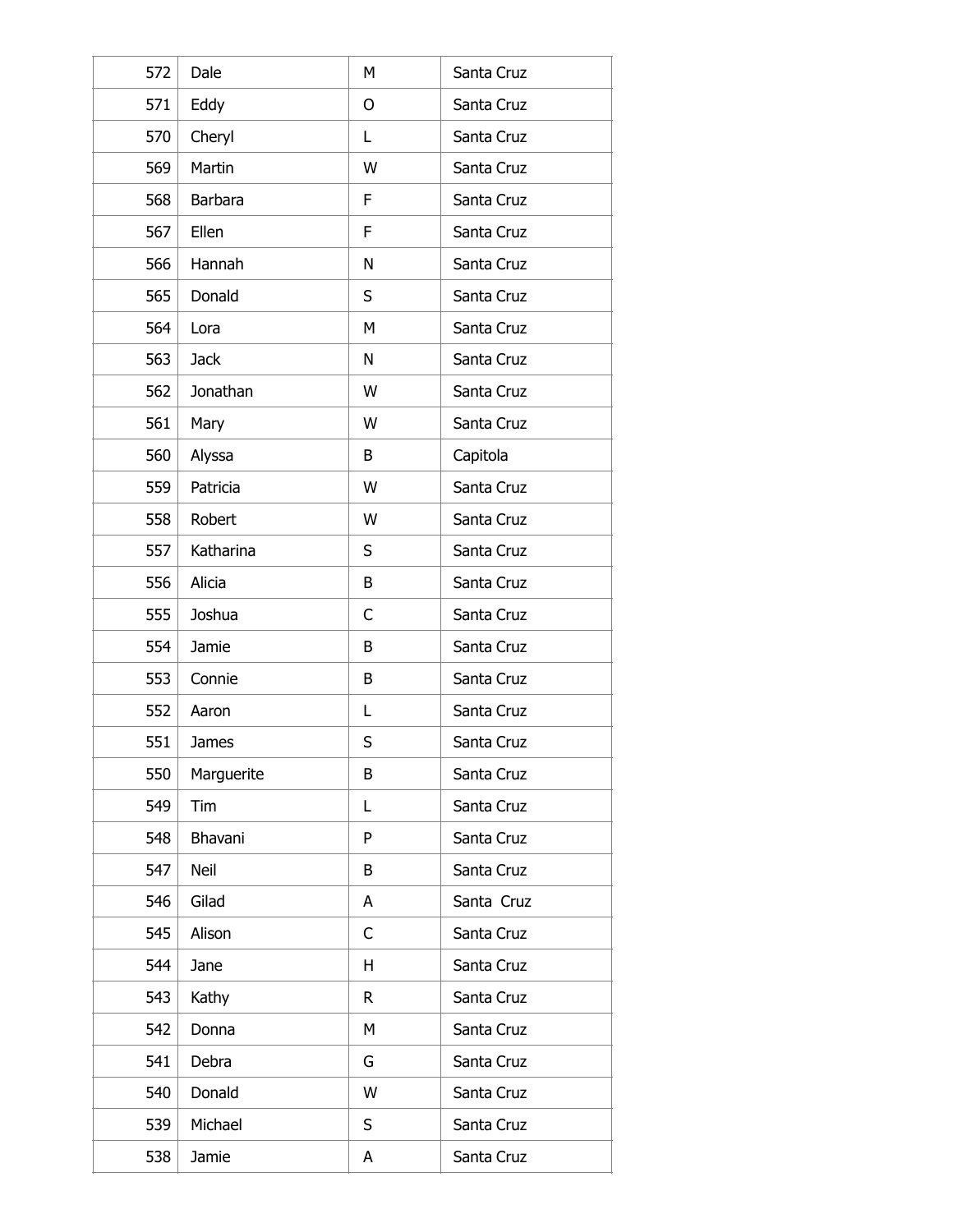| 537 | Kathy         | C | Santa Cruz |
|-----|---------------|---|------------|
| 536 | Douglas       | G | Santa Cruz |
| 535 | Kimberly      | W | Santa Cruz |
| 534 | Rob           | S | Santa Cruz |
| 533 | Sally         | J | Santa Cruz |
| 532 | Denise        | B | Santa Cruz |
| 531 | <b>Travis</b> | U | Santa Cruz |
| 530 | Joel          | M | Santa Cruz |
| 529 | Barbara       | G | Santa Cruz |
| 528 | Mark          | G | Santa Cruz |
| 527 | Erik          | V | Santa Cruz |
| 526 | Jane          | B | Santa Cruz |
| 525 | Sara          | H | Santa Cruz |
| 524 | Melissa       | М | Santa Cruz |
| 523 | Savean        | B | Santa Cruz |
| 522 | Clark         | M | Santa Cruz |
| 521 | Gail          | J | Santa Cruz |
| 520 | Kathy         | H | Santa Cruz |
| 519 | Jasmin        | G | Santa Cruz |
| 518 | Karen         | G | Santa Cruz |
| 517 | Dennis        | W | Santa Cruz |
| 516 | Phyllis       | W | Santa Cruz |
| 515 | <b>Jack</b>   | S | Santa Cruz |
| 514 | <b>Jeff</b>   | S | Santa Cruz |
| 513 | Lily Ana      | S | Santa Cruz |
| 512 | Andrea        | R | Santa Cruz |
| 511 | Saundra Lee   | Τ | Santa Cruz |
| 510 | Greg          | М | Santa Cruz |
| 509 | Peter         | W | Santa Cruz |
| 508 | Sheila        | C | Santa Cruz |
| 507 | Mary          | М | Santa Cruz |
| 506 | Jono          | S | Santa Cruz |
| 505 | Cade          | V | Santa Cruz |
| 504 | Debbie        | G | Santa Cruz |
| 503 | Sandra        | S | Aptos      |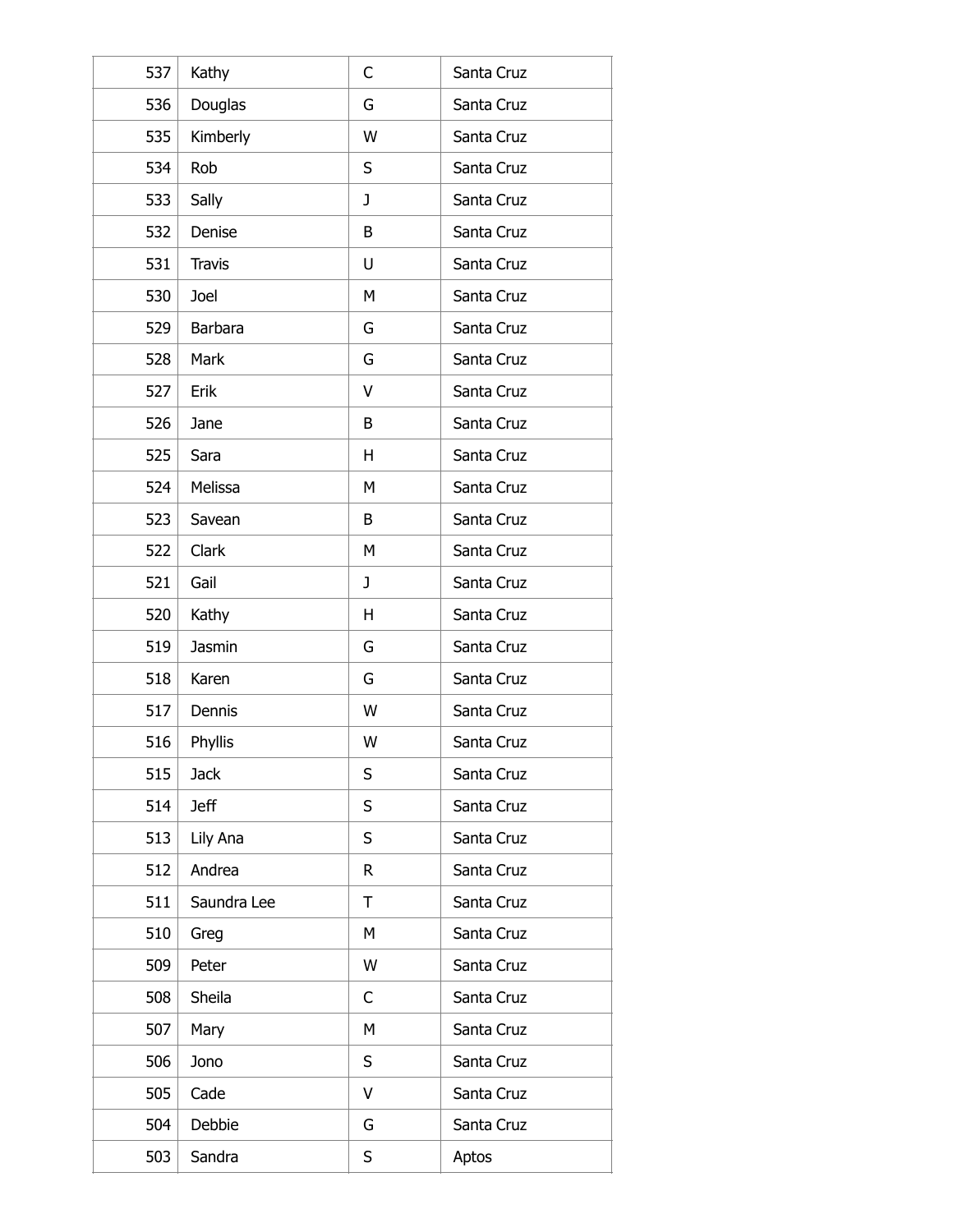| 502 | Bob           | G            | Santa Cruz |
|-----|---------------|--------------|------------|
| 501 | Charles       | H            | Santa Cruz |
| 500 | Mike          | $\mathsf{R}$ | Santa Cruz |
| 499 | Sun           | H            | Santa Cruz |
| 498 | Wayne         | B            | Santa Cruz |
| 497 | Mary          | D            | Santa Cruz |
| 496 | Desiree       | D            | Santa Cruz |
| 495 | Mary          | A            | Santa Cruz |
| 494 | Virginia      | V            | Santa Cruz |
| 493 | Connie        | S            | Santa Cruz |
| 492 | James         | S            | Santa Cruz |
| 491 | <b>Jeff</b>   | B            | Santa Cruz |
| 490 | Nikaela       | М            | Santa Cruz |
| 489 | Bill          | К            | Santa Cruz |
| 488 | Sunnie        | К            | Santa Cruz |
| 487 | Donna         | М            | Santa Cruz |
| 486 | <b>Jackie</b> | Y            | Santa Cruz |
| 485 | Ed            | Τ            | Santa Cruz |
| 484 | Richard       | B            | Aptos      |
| 483 | Fred          | E            | Santa Cruz |
| 482 | Anne          | M            | Santa Cruz |
| 481 | Andre         | Τ            | Santa Cruz |
| 480 | Karen         | S            | Santa Cruz |
| 479 | Georgina      | A            | Santa Cruz |
| 478 | Craig         | R            | Santa Cruz |
| 477 | Theresa       | P            | Santa Cruz |
| 476 | Kathleen      | M            | Santa Cruz |
| 475 | Lauri         | H            | Santa Cruz |
| 474 | Rhyannan      | L            | Santa Cruz |
| 473 | Kelly         | $\mathsf C$  | Santa Cruz |
| 472 | <b>Breta</b>  | Н            | Santa Cruz |
| 471 | Peter         | J            | Santa Cruz |
| 470 | Linnaea       | H            | Santa Cruz |
| 469 | Shelley       | C            | Santa Cruz |
| 468 | Dan           | В            | Santa Cruz |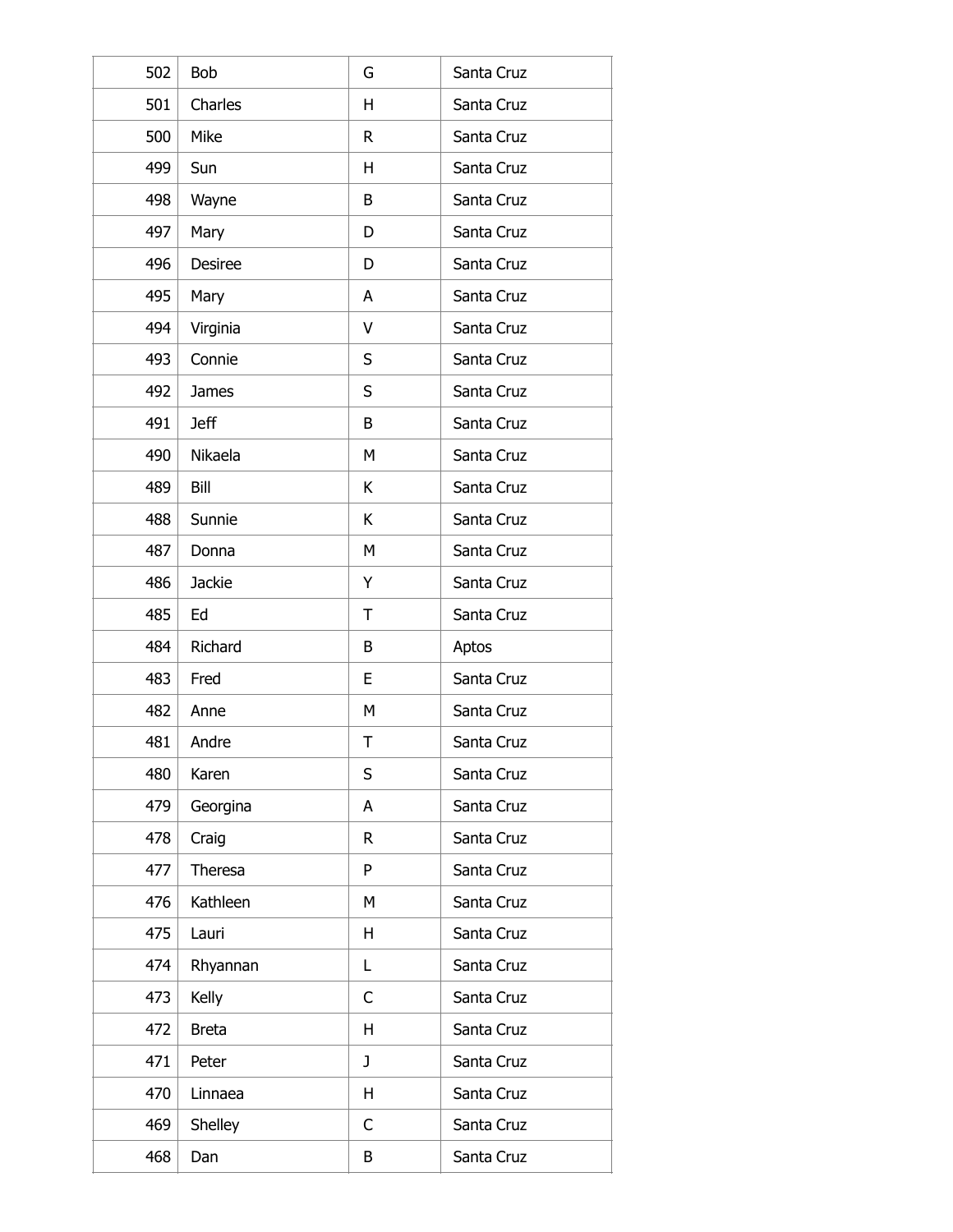| 467 | Jerilyn       | M | Santa Cruz           |
|-----|---------------|---|----------------------|
| 466 | Erik          | D | Santa Cruz           |
| 465 | Adele         | K | Santa Cruz           |
| 464 | <b>Thomas</b> | К | Santa Cruz           |
| 463 | John          | B | Santa Cruz           |
| 462 | <b>Bruce</b>  | B | Santa Cruz           |
| 461 | Matthew       | D | Aptos                |
| 460 | Laura         | F | Santa Cruz           |
| 459 | Nathan        | S | Santa Cruz           |
| 458 | <b>Rick</b>   | G | Santa Cruz           |
| 457 | Greg          | B | Santa Cruz           |
| 456 | Shirley       | H | Santa Cruz           |
| 455 | Leslie        | M | Santa Cruz           |
| 454 | <b>Bruce</b>  | K | Santa Cruz           |
| 453 | Mary          | M | <b>Scotts Valley</b> |
| 452 | David         | H | Santa Cruz           |
| 451 | Peggy         | H | Santa Cruz           |
| 450 | Charles       | S | Santa Cruz           |
| 449 | Flo           | Q | Santa Cruz           |
| 448 | Kenneth       | К | Santa Cruz           |
| 447 | Patricia      | B | Santa Cruz           |
| 446 | Caroline      | G | Santa Cruz           |
| 445 | Selina        | W | Santa Cruz           |
| 444 | Gina          | C | Watsonville          |
| 443 | Vern          | S | Santa Cruz           |
| 442 | David         | W | Santa Cruz           |
| 441 | Fiona         | S | Santa Cruz           |
| 440 | Kendall       | F | Santa Cruz           |
| 439 | Don           | C | Santa Cruz           |
| 438 | Katherine     | B | <b>Scotts Valley</b> |
| 437 | Constance     | G | Santa Cruz           |
| 436 | Hank          | M | Santa Cruz           |
| 435 | Renee         | C | Santa Cruz           |
| 434 | Anthony       | Н | Santa Cruz           |
| 433 | Trician       | C | Santa Cruz           |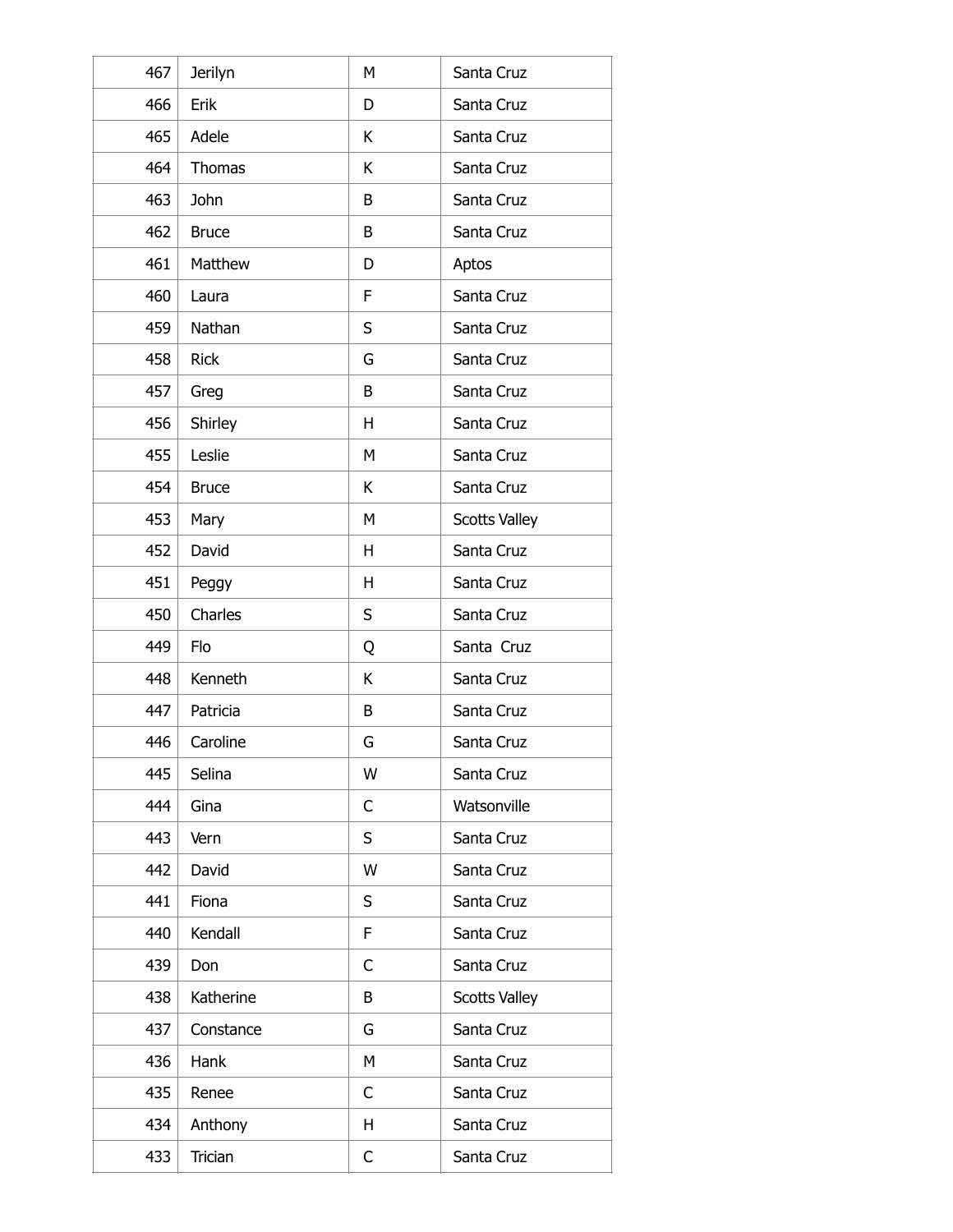| 432 | Marian Kitty    | D  | Santa Cruz |
|-----|-----------------|----|------------|
| 431 | Maria           | S  | Santa Cruz |
| 430 | Larry           | М  | Santa Cruz |
| 429 | Connie          | M  | Santa Cruz |
| 428 | Myra            | R  | Santa Cruz |
| 427 | Chris           | W  | Santa Cruz |
| 426 | Grrrant         | W  | Santa Cruz |
| 425 | Shelly          | D  | Santa Cruz |
| 424 | Jim             | R  | Santa Cruz |
| 423 | Julia           | P  | Santa Cruz |
| 422 | <b>Nicholas</b> | D  | Santa Cruz |
| 421 | Morgan          | D  | Santa Cruz |
| 420 | Emma            | Α  | Santa Cruz |
| 419 | Benjamin        | D  | Santa Cruz |
| 418 | Erin            | H  | Santa Cruz |
| 417 | Mary            | C  | Santa Cruz |
| 416 | Randall         | J  | Santa Cruz |
| 415 | Elly            | К  | Santa Cruz |
| 414 | Lisa            | М  | Santa Cruz |
| 413 | Margaret        | W  | Santa Cruz |
| 412 | Kevin           | S  | Santa Cruz |
| 411 | Kate            | A  | Santa Cruz |
| 410 | Danny           | J  | Santa Cruz |
| 409 | Deborah         | M  | Santa Cruz |
| 408 | Lynn            | W  | Santa Cruz |
| 407 | Mary            | H  | Santa Cruz |
| 406 | Katherine       | Τ  | Santa Cruz |
| 405 | <b>James</b>    | TI | Santa Cruz |
| 404 | Megan           | H  | Santa Cruz |
| 403 | <b>Tracy</b>    | Τ  | Santa Cruz |
| 402 | Zane            | B  | Santa Cruz |
| 401 | Linda           | A  | Santa Cruz |
| 400 | Eric            | C  | Santa Cruz |
| 399 | <b>Bonnie</b>   | W  | Santa Cruz |
| 398 | Kathryn         | Н  | Santa Cruz |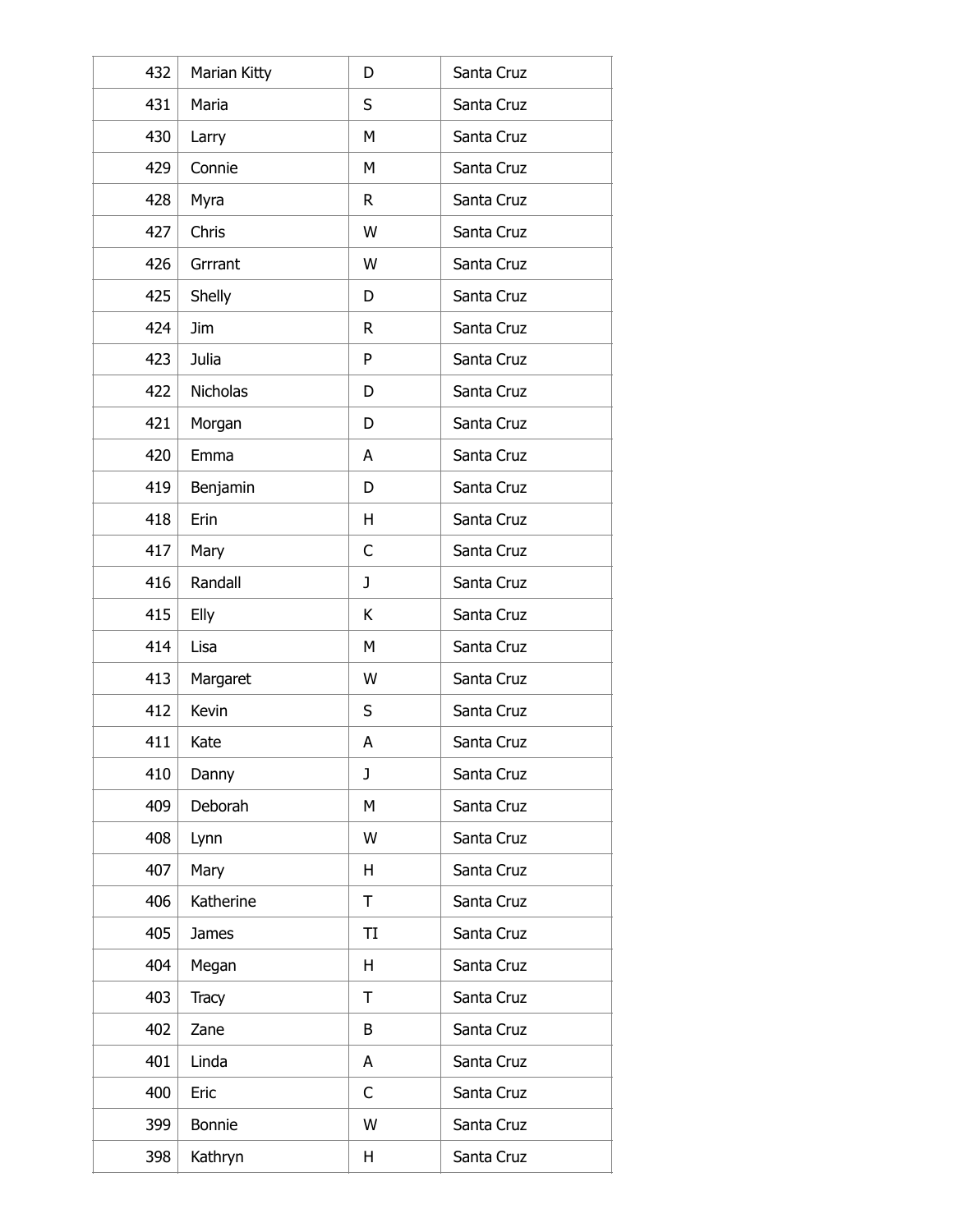| 397 | <b>Brooke</b> | E            | Santa Cruz |
|-----|---------------|--------------|------------|
| 396 | Ibukun        | B            | Santa Cruz |
| 395 | Meryl         | L            | Santa Cruz |
| 394 | Leslie        | G            | Santa Cruz |
| 393 | Michael       | B            | Santa Cruz |
| 392 | Kelley        | S            | Santa Cruz |
| 391 | Jon           | T            | Santa Cruz |
| 390 | Lorraine      | Z            | Santa Cruz |
| 389 | Sally         | A            | Santa Cruz |
| 388 | Mark          | J            | Santa Cruz |
| 387 | Pamela        | J            | Santa Cruz |
| 386 | Pat           | S            | Santa Cruz |
| 385 | Maria         | Z            | Santa Cruz |
| 384 | Susan         | B            | Santa Cruz |
| 383 | Linda         | H            | Santa Cruz |
| 382 | Denise        | P            | Santa Cruz |
| 381 | Vita          | H            | Santa Cruz |
| 380 | <b>Nevin</b>  | L            | Santa Cruz |
| 379 | Marlene       | F            | Santa Cruz |
| 378 | Ted           | F            | Santa Cruz |
| 377 | Ethan         | S            | Santa Cruz |
| 376 | Maddie        | S            | Santa Cruz |
| 375 | Dalton        | B            | Santa Cruz |
| 374 | Ryan          | M            | Santa Cruz |
| 373 | <b>Bruce</b>  | L            | Santa Cruz |
| 372 | Aislyn        | W            | Santa Cruz |
| 371 | David         | W            | Santa Cruz |
| 370 | Lynn          | H            | Santa Cruz |
| 369 | Kathleen      | C            | Santa Cruz |
| 368 | Ken           | S            | Santa Cruz |
| 367 | Donna         | G            | Santa Cruz |
| 366 | Julia         | P            | Santa Cruz |
| 365 | Nadine        | G            | Santa Cruz |
| 364 | Shari         | $\mathbf{J}$ | Santa Cruz |
| 363 | Kathleen      | A            | Santa Cruz |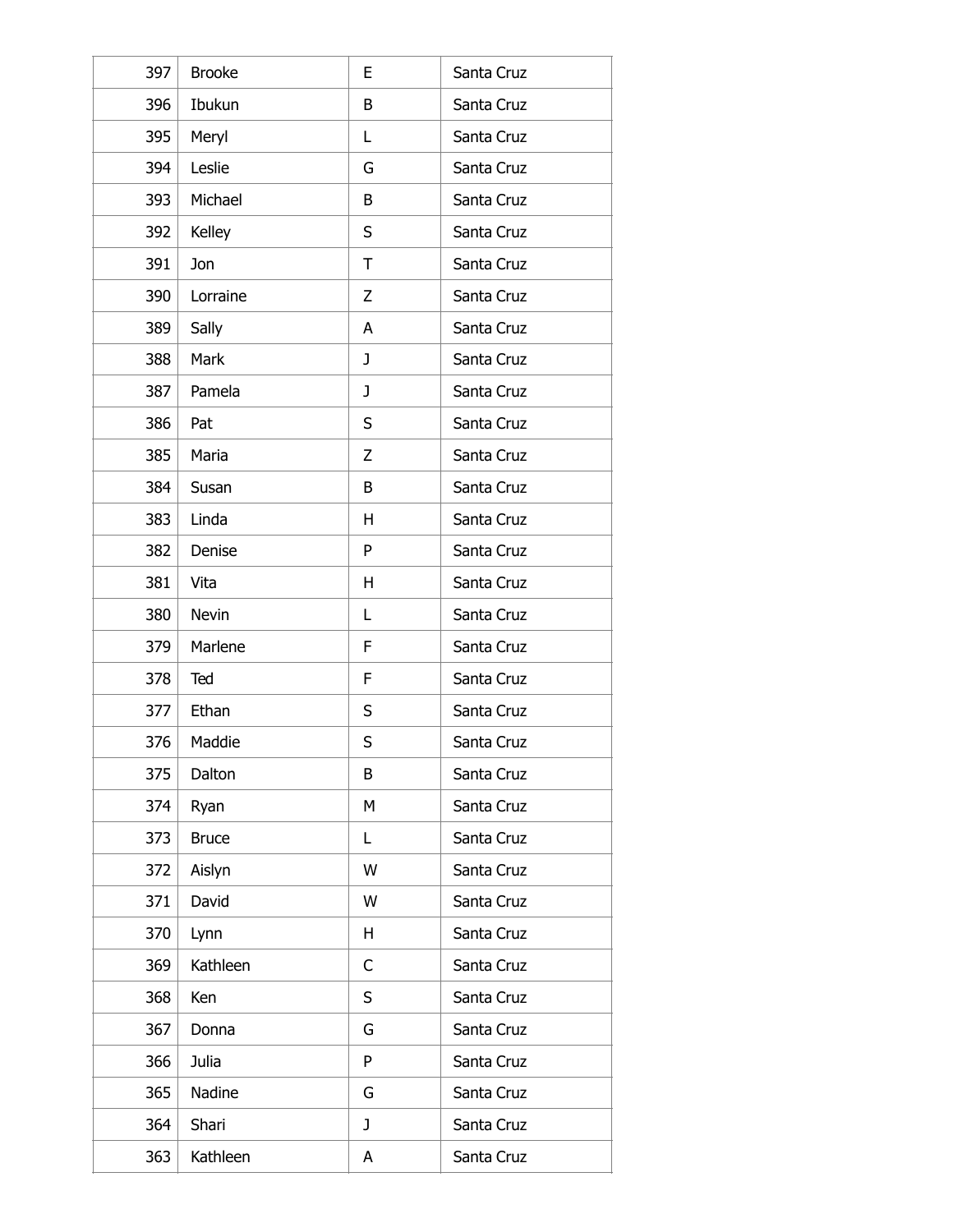| 362 | Karen        | M           | Santa Cruz           |
|-----|--------------|-------------|----------------------|
| 361 | Carol        | S           | Santa Cruz           |
| 360 | Tom          | G           | Santa Cruz           |
| 359 | Jean         | B           | Santa Cruz           |
| 358 | Eva          | B           | Santa Cruz           |
| 357 | Ellen        | М           | Santa Cruz           |
| 356 | Anne         | M           | Santa Cruz           |
| 355 | Christopher  | C           | Santa Cruz           |
| 354 | Sean         | S           | <b>Scotts Valley</b> |
| 353 | Daniel       | L           | Santa Cruz           |
| 352 | Sally        | L           | Santa Cruz           |
| 351 | Laina        | $\mathsf R$ | Santa Cruz           |
| 350 | <b>Nick</b>  | A           | Santa Cruz           |
| 349 | Victoria     | V           | Santa Cruz,          |
| 348 | Marc         | D           | Santa Cruz           |
| 347 | Larry        | E           | Santa Cruz           |
| 346 | Linda        | C           | Santa Cruz           |
| 345 | Noreen       | H           | Santa Cruz           |
| 344 | <b>James</b> | G           | Santa Cruz           |
| 343 | Marcus       | A           | Santa Cruz           |
| 342 | Mark         | M           | Santa Cruz           |
| 341 | Thomas       | M           | Santa Cruz           |
| 340 | Victoria     | B           | Santa Cruz           |
| 339 | Todd         | K           | Santa Cruz           |
| 338 | Louanne      | K           | Santa Cruz           |
| 337 | William      | M           | Santa Cruz           |
| 336 | Dena         | B           | Santa Cruz           |
| 335 | Theresa      | М           | Santa Cruz           |
| 334 | Chris        | M           | Santa Cruz           |
| 333 | Alex         | C           | Santa Cruz           |
| 332 | Kate         | С           | Santa Cruz           |
| 331 | Robert       | C           | Santa Cruz           |
| 330 | Tera         | M           | Santa Cruz           |
| 329 | Christy      | М           | Santa Cruz           |
| 328 | Victoria     | C           | Santa Cruz           |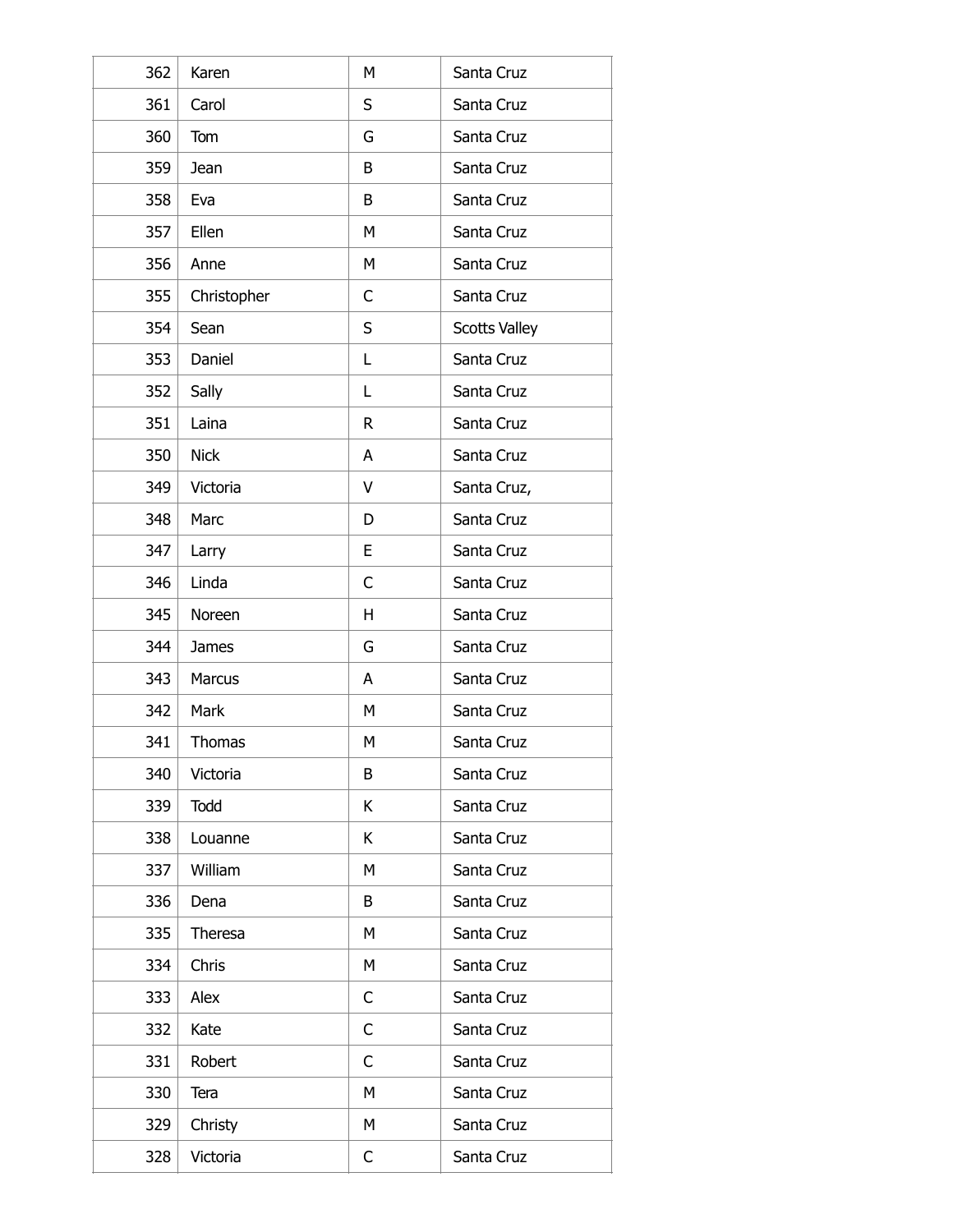| 327 | John            | H           | Santa Cruz  |
|-----|-----------------|-------------|-------------|
| 326 | Barbara         | H           | Santa Cruz  |
| 325 | Martha          | K           | Santa Cruz  |
| 324 | Royce           | F           | Santa Cruz  |
| 323 | <b>Jennifer</b> | D           | Santa Cruz  |
| 322 | Susan           | K           | Santa Cruz  |
| 321 | <b>Vicki</b>    | М           | Santa Cruz  |
| 320 | Valerie         | B           | Santa Cruz  |
| 319 | <b>Jackie</b>   | М           | Santa Cruz  |
| 318 | Dale            | B           | Santa Cruz  |
| 317 | <b>Bruce</b>    | T           | Santa Cruz  |
| 316 | Heather         | B           | Santa Cruz  |
| 315 | Sean            | D           | Santa Cruz  |
| 314 | edward          | b           | Santa Cruz  |
| 313 | Geordie         | H           | Santa Cruz  |
| 312 | Evan            | W           | Santa Cruz  |
| 311 | Shelley         | C           | Santa Cruz  |
| 310 | Jason           | W           | Santa Cruz  |
| 309 | Ashley          | C           | Santa Cruz  |
| 308 | Beverley        | P           | Santa Cruz  |
| 307 | Trician         | C           | Santa Cruz  |
| 306 | Ellen           | Α           | Santa Cruz  |
| 305 | Antoinette      | C           | Santa Cruz  |
| 304 | Trevor          | L           | Santa Cruz  |
| 303 | Susan           | P           | Santa Cruz  |
| 302 | Marchina        | B           | Santa Cruz  |
| 301 | Michael         | S           | Santa Cruz  |
| 300 | Diana           | S           | Santa Cruz  |
| 299 | Rose            | C           | Santa Cruz  |
| 298 | <b>Steve</b>    | $\mathsf R$ | Watsonville |
| 297 | Terilynn        | D           | Santa Cruz  |
| 296 | Ed              | J           | Santa Cruz  |
| 295 | Lauri           | D           | Santa Cruz  |
| 294 | Catherine       | M           | Santa Cruz  |
| 293 | Barney          | Г           | Santa Cruz  |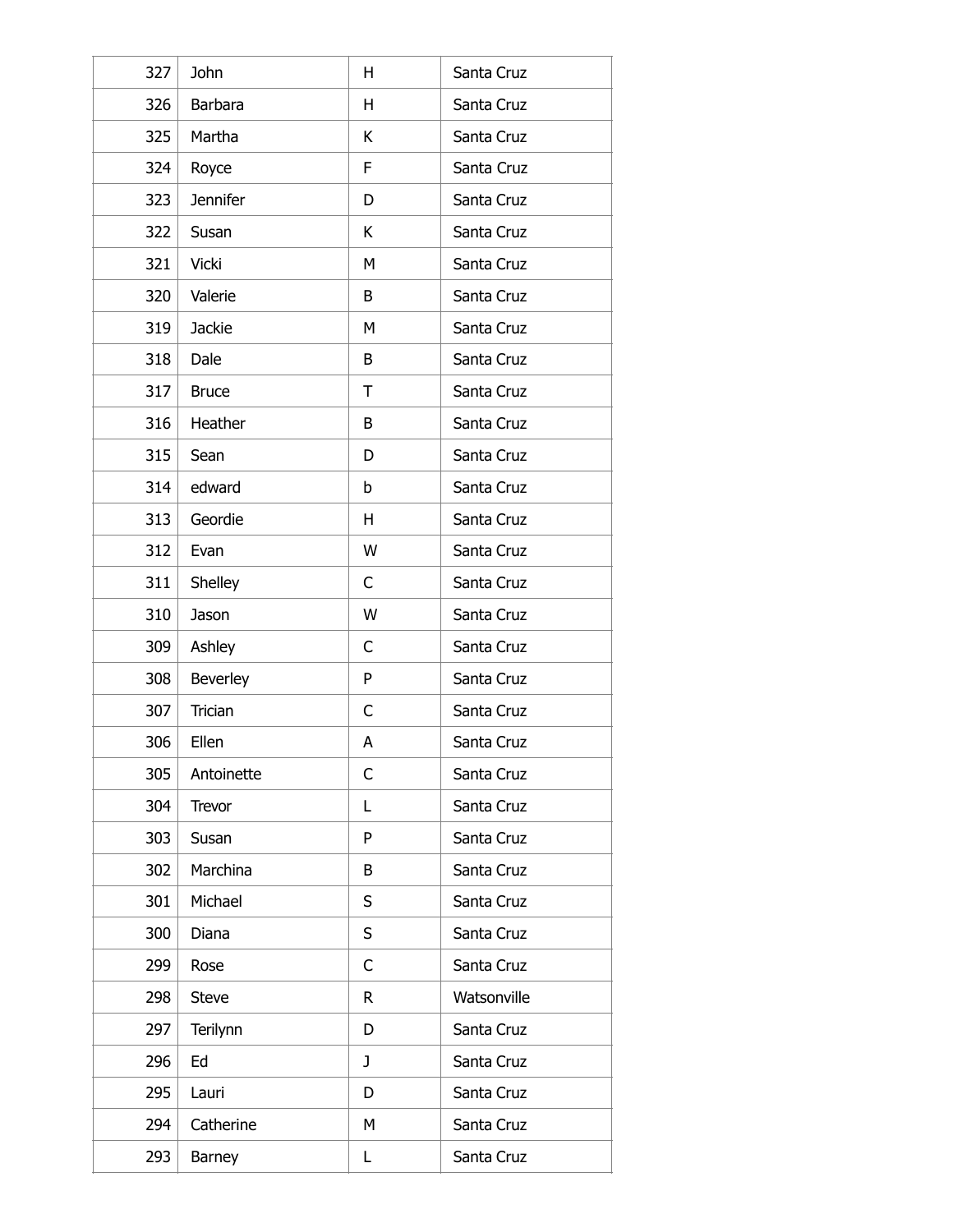| 292 | Isabelle   | S            | Santa Cruz |
|-----|------------|--------------|------------|
| 291 | Patricia   | F            | Santa Cruz |
| 290 | Joan       | Τ            | Santa Cruz |
| 289 | Steven     | S            | Santa Cruz |
| 288 | Olivia     | S            | Santa Cruz |
| 287 | Jason      | B            | Santa Cruz |
| 286 | Lisa       | B            | Santa Cruz |
| 285 | Diana      | C            | Santa Cruz |
| 284 | Michele    | P            | Santa Cruz |
| 283 | Elizabeth  | Г            | Santa Cruz |
| 282 | Sarah      | К            | Santa Cruz |
| 281 | Jane       | М            | Santa Cruz |
| 280 | Jacqueline | W            | Santa Cruz |
| 279 | Debbie     | $\mathsf{R}$ | Santa Cruz |
| 278 | Tom        | Г            | Santa Cruz |
| 277 | Carol      | R            | Santa Cruz |
| 276 | Ronald     | W            | Santa Cruz |
| 275 | Phil       | K            | Santa Cruz |
| 274 | Lori       | С            | Aptos      |
| 273 | Alison     | R            | Santa Cruz |
| 272 | Mary       | O            | Santa Cruz |
| 271 | Marianne   | F            | Santa Cruz |
| 270 | Phil       | $\mathsf{R}$ | Aptos      |
| 269 | Darci      | H            | Santa Cruz |
| 268 | Sharon     | P            | Santa Cruz |
| 267 | Sue        | W            | Santa Cruz |
| 266 | Erica      | S            | Santa Cruz |
| 265 | Dennis     | H            | Santa Cruz |
| 264 | Martina    | O            | Santa Cruz |
| 263 | Esmer      | K            | Santa Cruz |
| 262 | Juanita    | U            | Santa Cruz |
| 261 | Michelle   | B            | Santa Cruz |
| 260 | Dennis     | P            | Santa Cruz |
| 259 | Margaret   | M            | Soquel     |
| 258 | Margaret   | Г            | Soquel     |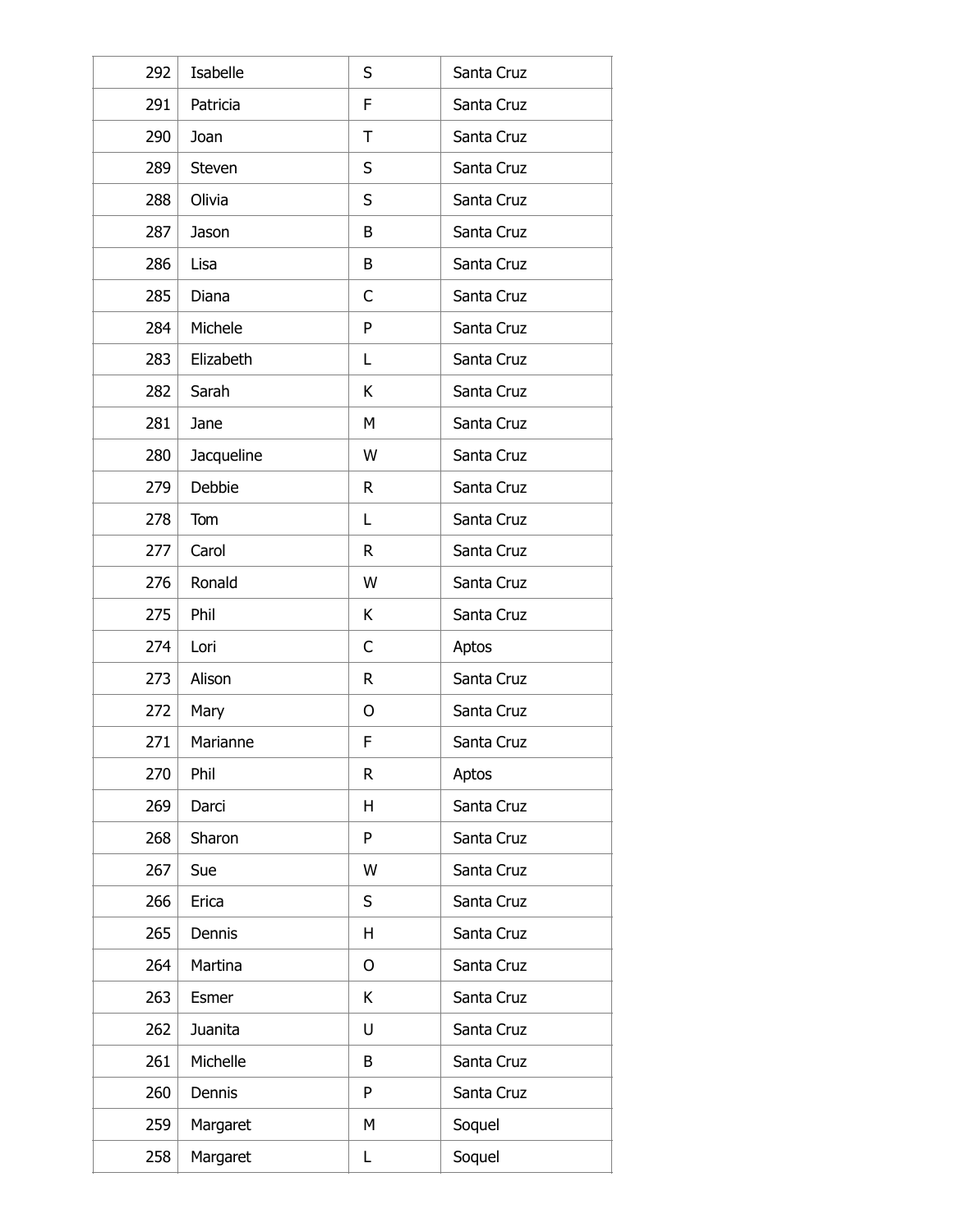| 257 | Susan          | D | Santa Cruz |
|-----|----------------|---|------------|
| 256 | Kathryn        | C | Santa Cruz |
| 255 | Jon            | Г | Santa Cruz |
| 254 | Ralph & Maggie | C | Santa Cruz |
| 253 | Philip         | V | Santa Cruz |
| 252 | Tara           | F | Santa Cruz |
| 251 | Sheri          | M | Santa Cruz |
| 250 | Janie          | D | Santa Cruz |
| 249 | NIta           | H | Santa Cruz |
| 248 | Ted            | М | Santa Cruz |
| 247 | Maren          | H | Santa Cruz |
| 246 | Julie          | W | Santa Cruz |
| 245 | Jill           | T | Santa Cruz |
| 244 | David          | W | Santa Cruz |
| 243 | Lexi           | B | Soquel     |
| 242 | Caroline       | G | Santa Cruz |
| 241 | Ken            | G | Santa Cruz |
| 240 | Fiona          | F | Aptos      |
| 239 | Erin           | W | Santa Cruz |
| 238 | April          | R | Santa Cruz |
| 237 | Katharina      | S | Santa Cruz |
| 236 | Aukjen         | Н | Santa Cruz |
| 235 | Erik           | Н | Santa Cruz |
| 234 | Woutje         | S | Santa Cruz |
| 233 | Karen          | P | Santa Cruz |
| 232 | Sarah          | H | Santa Cruz |
| 231 | Sophie         | S | Santa Cruz |
| 230 | Natasha        | F | Santa Cruz |
| 229 | Jonathan       | F | Santa Cruz |
| 228 | Margaret       | W | Capitola   |
| 227 | <b>Jim</b>     | С | Santa Cruz |
| 226 | Doug           | S | Santa Cruz |
| 225 | <b>Storey</b>  | Г | Santa Cruz |
| 224 | O              | P | Santa Cruz |
| 223 | Alan           | Н | Santa Cruz |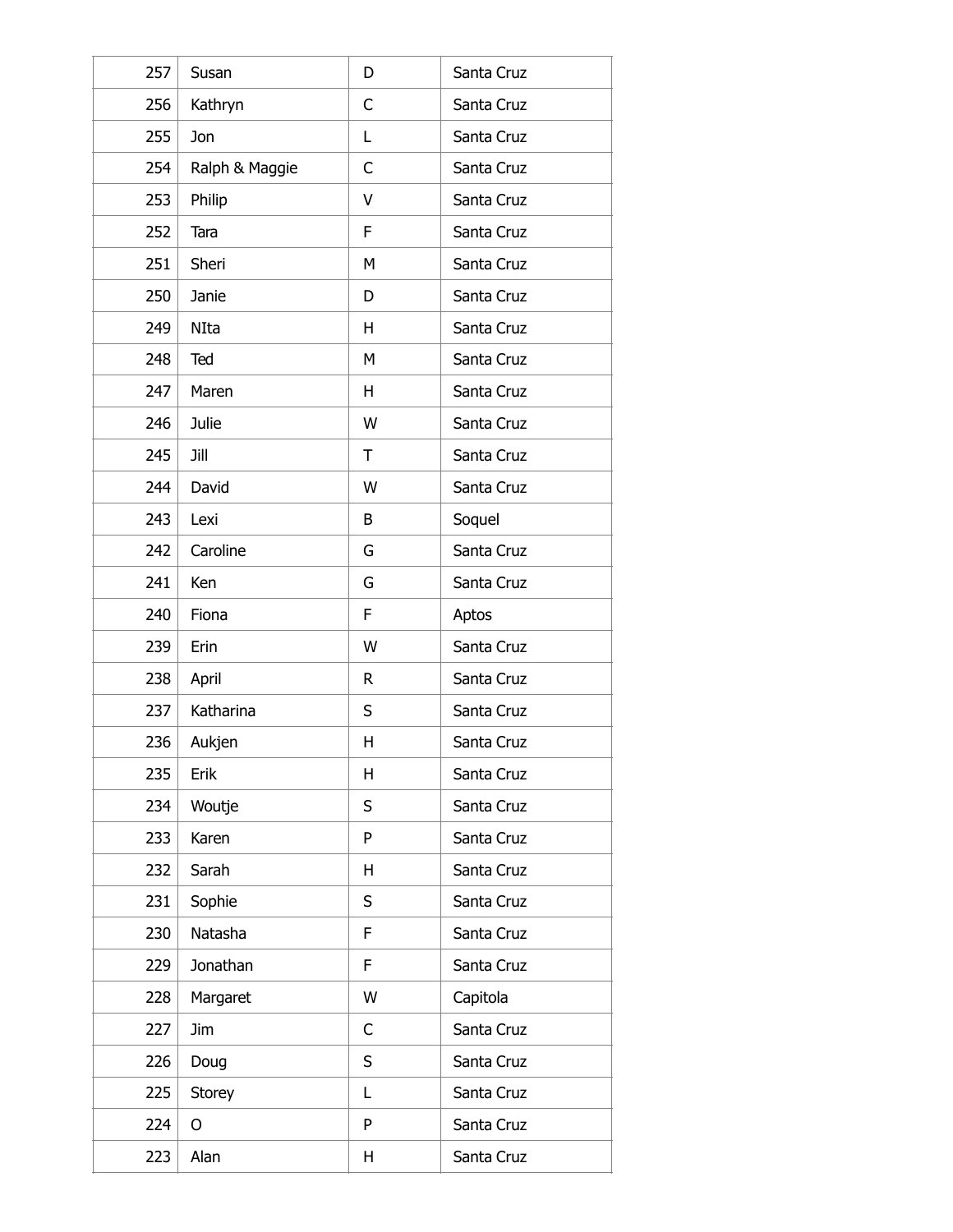| 222 | George        | B | Santa Cruz |
|-----|---------------|---|------------|
| 221 | <b>Bruce</b>  | D | Santa Cruz |
| 220 | Lorraine      | B | Santa Cruz |
| 219 | Deborah       | G | Santa Cruz |
| 218 | Ingrid        | H | Santa Cruz |
| 217 | Debra         | F | Santa Cruz |
| 216 | Whitney       | F | Santa Cruz |
| 215 | Bob           | R | Santa Cruz |
| 214 | Bernadette    | R | Santa Cruz |
| 213 | Carolyn       | F | Santa Cruz |
| 212 | Victoria T    | W | Santa Cruz |
| 211 | Joanne        | B | Santa Cruz |
| 210 | Aven          | S | Santa Cruz |
| 209 | <b>Jeremy</b> | D | Santa Cruz |
| 208 | Kathleen      | W | Santa Cruz |
| 207 | Jill          | E | Santa Cruz |
| 206 | Laura         | G | Santa Cruz |
| 205 | Danielle      | Г | Santa Cruz |
| 204 | Chris         | М | Santa Cruz |
| 203 | Michael       | S | Santa Cruz |
| 202 | Heather       | M | Santa Cruz |
| 201 | Amy           | L | Santa Cruz |
| 200 | Candace       | М | Santa Cruz |
| 199 | Ken           | B | Santa Cruz |
| 198 | Glenn         | S | Santa Cruz |
| 197 | <b>Thomas</b> | V | Aptos      |
| 196 | Evelyn        | B | Soquel     |
| 195 | <b>Jack</b>   | B | Santa Cruz |
| 194 | Nancy         | D | Santa Cruz |
| 193 | Tani          | P | Santa Cruz |
| 192 | <b>Bruce</b>  | L | Santa Cruz |
| 191 | Nichols       | R | Santa Cruz |
| 190 | Catalina      | R | Santa Cruz |
| 189 | Ronald        | G | Santa Cruz |
| 188 | Shane         | D | Santa Cruz |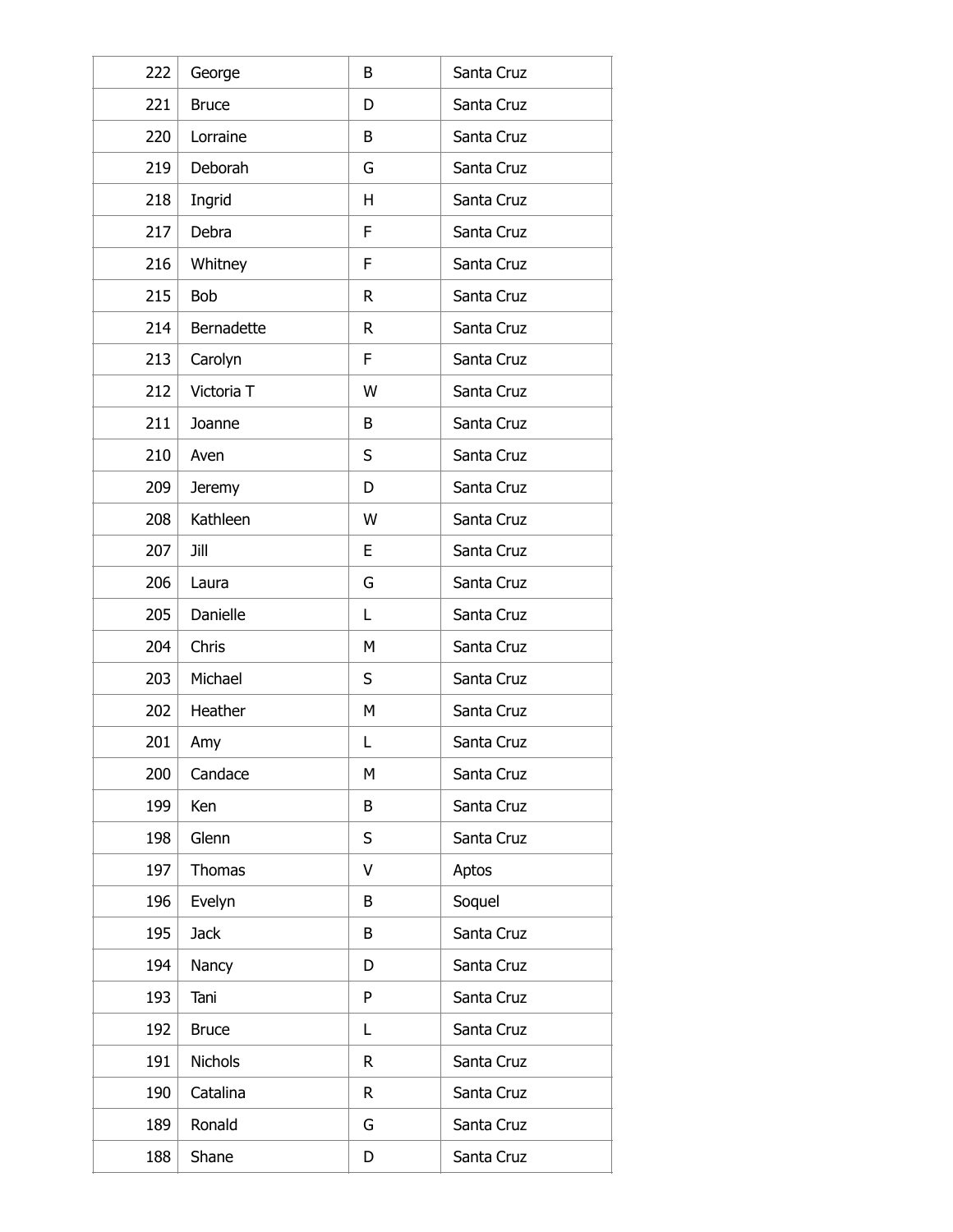| 187 | <b>Tony</b>         | G | Santa Cruz           |
|-----|---------------------|---|----------------------|
| 186 | <b>Stacey</b>       | G | Santa Cruz           |
| 185 | Heather             | G | Folsom               |
| 184 | Charlie             | К | Santa Cruz           |
| 183 | Jason               | C | Santa Cruz           |
| 182 | Varvara             | P | Santa Cruz           |
| 181 | Nancy               | E | Santa Cruz           |
| 180 | David               | S | <b>Scotts Valley</b> |
| 179 | Chi                 | C | Santa Cruz           |
| 178 | Angie               | C | Santa Cruz           |
| 177 | <b>Beth</b>         | O | Santa Cruz           |
| 176 | Lezlie              | W | Santa Cruz           |
| 175 | <b>Britnee</b>      | E | Santa Cruz           |
| 174 | Martha              | B | Santa Cruz           |
| 173 | Laurie              | L | Santa Cruz           |
| 172 | Cindy               | M | Santa Cruz           |
| 171 | Jenny               | E | Santa Cruz           |
| 170 | <b>Brian</b>        | M | Davenport            |
| 169 | Mary                | М | Santa Cruz           |
| 168 | <b>Jennifer</b>     | M | Davenport            |
| 167 | Cecil               | C | Santa Cruz,          |
| 166 | Marilyn             | Κ | Santa Cruz           |
| 165 | Robert and Kathleen | М | Santa Cruz           |
| 164 | Susie               | T | San Francisco        |
| 163 | Francine            | T | Santa Cruz           |
| 162 | Leonard             | A | Santa Cruz           |
| 161 | Clare               | C | Santa Cruz           |
| 160 | Rossana             | B | Soquel               |
| 159 | <b>Steve</b>        | L | Santa Cruz           |
| 158 | <b>DOUG</b>         | L | Ben Lomond           |
| 157 | Shari               | W | Santa Cruz           |
| 156 | Robin               | A | Santa Cruz           |
| 155 | Gary                | H | Santa Cruz           |
| 154 | Howard              | K | Santa Cruz           |
| 153 | Nancy               | Κ | Santa Cruz           |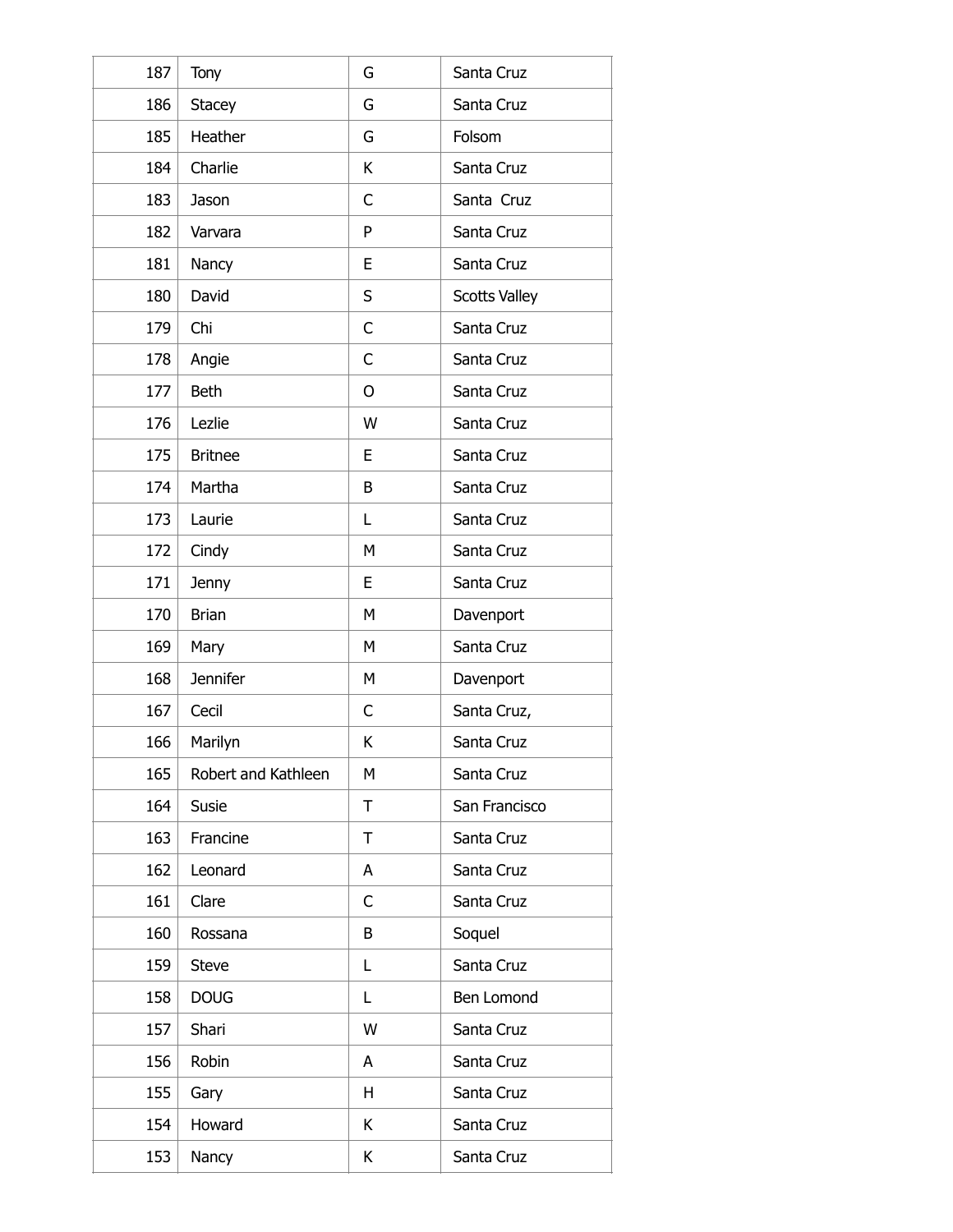| 152 | Deanna         | N | Santa Cruz           |
|-----|----------------|---|----------------------|
| 151 | Lynda          | W | Santa Cruz           |
| 150 | <b>Bonnie</b>  | C | Santa Cruz           |
| 149 | Scott          | B | Santa Cruz           |
| 148 | Eloise         | N | Santa Cruz           |
| 147 | Abbey          | W | Santa Cruz           |
| 146 | Dean           | Y | Santa Cruz           |
| 145 | Leela          | К | Santa Cruz           |
| 144 | Marlene        | P | Santa Cruz           |
| 143 | Linda          | М | Santa Cruz           |
| 142 | Connie         | W | Santa Cruz           |
| 141 | Helen          | N | Santa Cruz           |
| 140 | Mayra          | C | Santa Cruz           |
| 139 | Mary Lou       | H | Santa Cruz           |
| 138 | Joyce          | B | <b>Scotts Valley</b> |
| 137 | <b>Dolores</b> | S | Santa Cruz           |
| 136 | Michael        | F | Santa Cruz           |
| 135 | Gabrielle      | Г | Santa Cruz           |
| 134 | Mark           | Α | Santa Cruz           |
| 133 | Bob            | S | Santa Cruz           |
| 132 | Colleen        | H | Santa Cruz           |
| 131 | Eric           | Н | Santa Cruz           |
| 130 | Jill           | J | Santa Cruz           |
| 129 | Kendra         | Κ | Felton               |
| 128 | <b>Tracy</b>   | A | Capitola             |
| 127 | Gordon         | L | Santa Cruz           |
| 126 | Linda          | L | Santa Cruz           |
| 125 | Kate           | H | Santa Cruz           |
| 124 | Nereida        | R | Santa Cruz           |
| 123 | <b>Jack</b>    | H | Santa Cruz           |
| 122 | Gary           | R | Santa Cruz           |
| 121 | LeighAnn       | W | Santa Cruz           |
| 120 | Amy            | Τ | Santa Cruz           |
| 119 | David          | W | Santa Cruz           |
| 118 | Iris           | W | Santa Cruz           |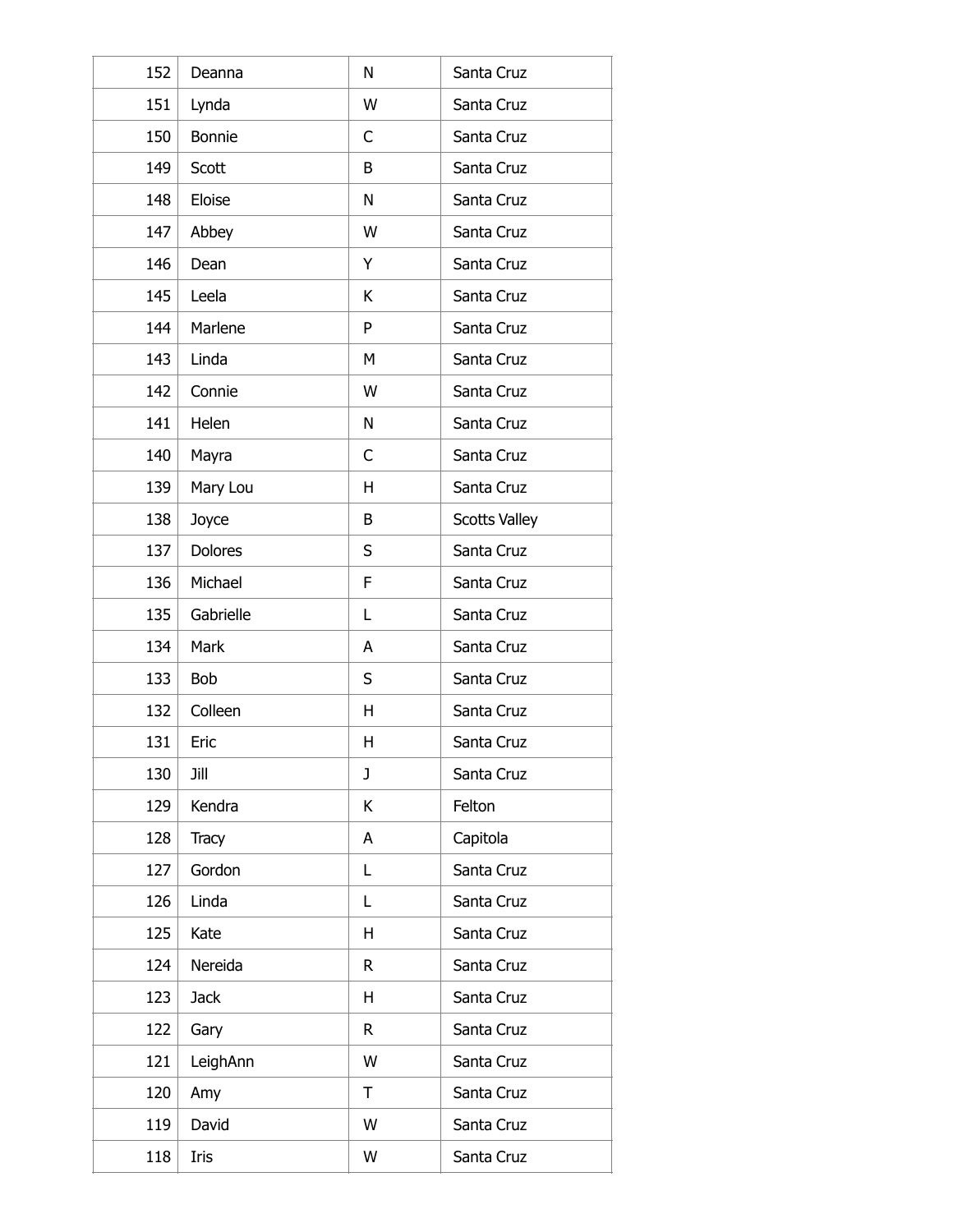| 117 | John         | H            | Santa Cruz |
|-----|--------------|--------------|------------|
| 116 | Anna         | A            | Santa Cruz |
| 115 | John         | H            | Santa Cruz |
| 114 | Rosa         | R            | Santa Cruz |
| 113 | <b>Bliss</b> | $\mathsf{R}$ | Santa Cruz |
| 112 | Gerda        | E            | Santa Cruz |
| 111 | Amanda       | P            | Santa Cruz |
| 110 | Susan        | M            | Santa Cruz |
| 109 | Anika        | T            | Santa Cruz |
| 108 | Rebecca      | H            | Santa Cruz |
| 107 | Ned          | C            | Santa Cruz |
| 106 | Gary         | P            | Santa Cruz |
| 105 | Arthur       | K            | Santa Cruz |
| 104 | Ann          | M            | Santa Cruz |
| 103 | Rachel       | K            | Santa Cruz |
| 102 | Suzanne      | N            | Santa Cruz |
| 101 | <b>Brad</b>  | B            | Santa Cruz |
| 100 | B            | W            | Santa Cruz |
| 99  | Robert       | A            | Santa Cruz |
| 98  | Leslie       | М            | Santa Cruz |
| 97  | Stanley D    | S            | Santa Cruz |
| 96  | Susan        | V            | Santa Cruz |
| 95  | Caitlin      | D            | Santa Cruz |
| 94  | Kim          | M            | Santa Cruz |
| 93  | Linda        | F            | Aptos      |
| 92  | Terrie       | K            | Santa Cruz |
| 91  | М            | M            | Santa Cruz |
| 90  | Colette      | H            | Santa Cruz |
| 89  | Veronica     | U            | Santa Cruz |
| 88  | David        | $\mathsf{C}$ | Aptos      |
| 87  | Andree       | L            | Santa Cruz |
| 86  | Kristin      | S            | Santa Cruz |
| 85  | Katrin       | T            | Santa Cruz |
| 84  | Richard      | P            | Santa Cruz |
| 83  | Bob          | J            | Santa Cruz |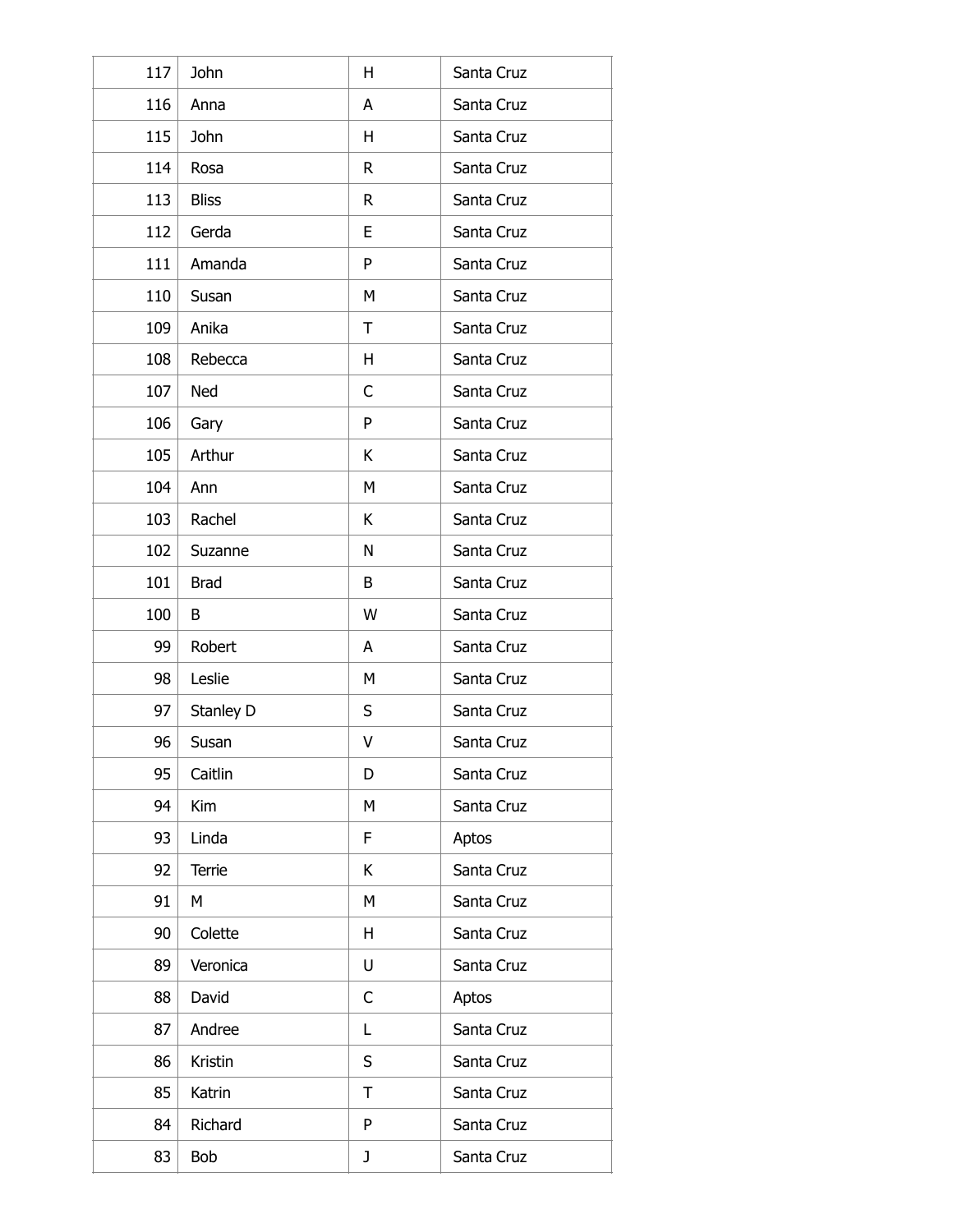| 82 | Ann          | H | Santa Cruz  |
|----|--------------|---|-------------|
| 81 | Susan        | N | Santa Cruz  |
| 80 | Ken          | М | Santa Cruz  |
| 79 | Chris        | D | Santa Cruz  |
| 78 | Cory         | C | Santa Cruz  |
| 77 | Jeannine     | G | Santa Cruz  |
| 76 | Lysa         | T | Santa Cruz  |
| 75 | Roe          | S | Santa Cruz  |
| 74 | Susan        | M | Santa Cruz  |
| 73 | Richard      | B | Santa Cruz  |
| 72 | Marilyn      | P | Santa Cruz  |
| 71 | Grant        | C | Santa Cruz  |
| 70 | S Catherine  | C | Santa Cruz  |
| 69 | Stephen      | F | Santa Cruz  |
| 68 | Lisa         | P | Santa Cruz  |
| 67 | Robert       | 0 | Santa Cruz  |
| 66 | Jude         | T | Santa Cruz  |
| 65 | Ellen        | F | Santa Cruz  |
| 64 | Lorraine     | E | Santa Cruz  |
| 63 | Rebecca      | J | Santa Cruz  |
| 62 | Susan        | D | Santa Cruz  |
| 61 | <b>Jesse</b> | S | Soquel      |
| 60 | Josh         | R | Santa Cruz  |
| 59 | Rachel       | M | Santa Cruz  |
| 58 | Karen        | C | Santa Cruz  |
| 57 | Ellen        | M | Santa Cruz  |
| 56 | Lira         | F | Santa Cruz  |
| 55 | Kim          | S | Santa Cruz  |
| 54 | Tamara       | A | Santa Cruz  |
| 53 | Ayata        | A | Santa Cruz  |
| 52 | Isabel       | G | Santa Cruz  |
| 51 | Susan        | S | Santa Cruz  |
| 50 | Tara         | M | Santa Cruz  |
| 49 | Kirby        | h | Watsonville |
| 48 | SH           | Β | Santa Cruz  |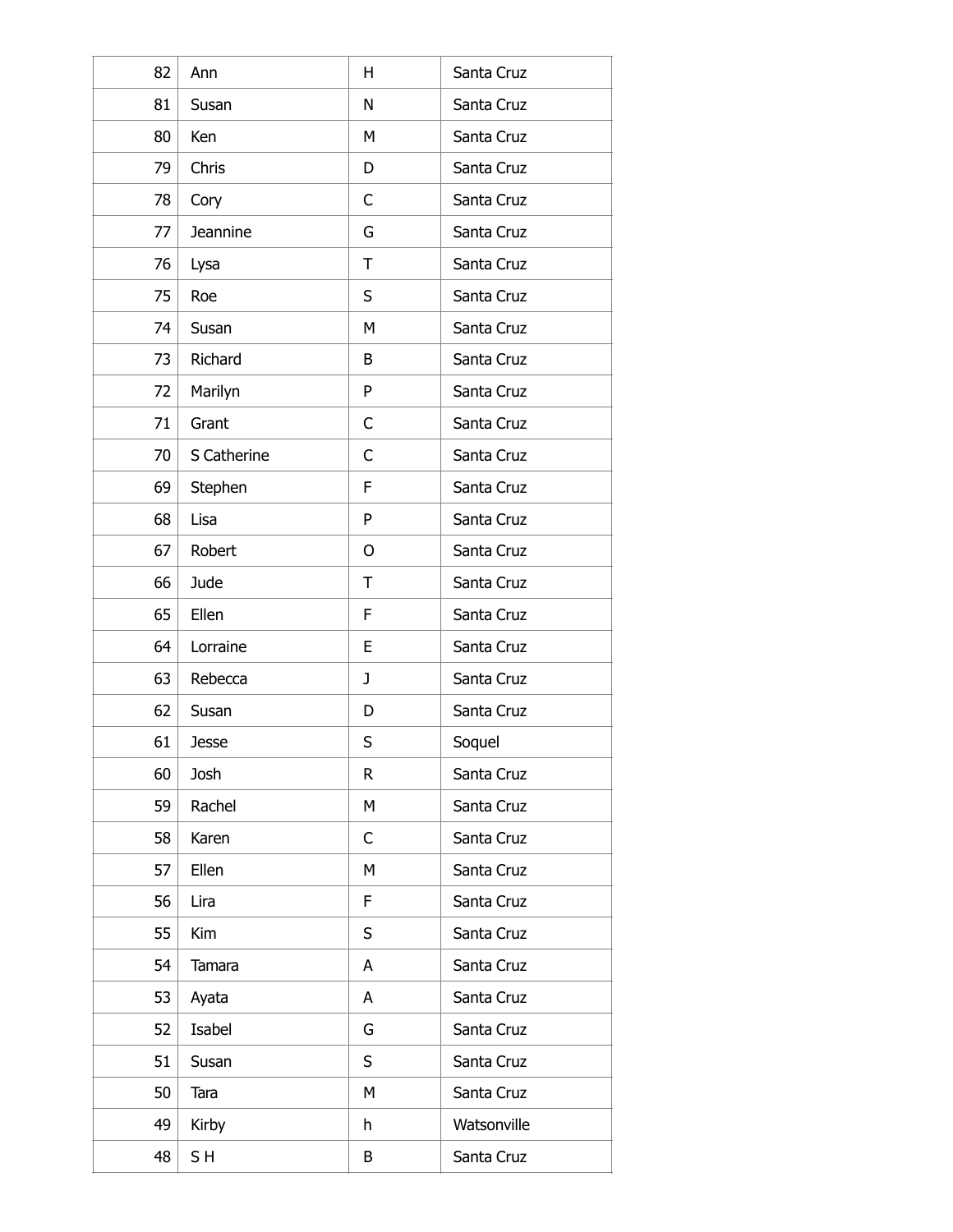| 47 | Ellen          | S | Santa Cruz |
|----|----------------|---|------------|
| 46 | Marianne       | М | Santa Cruz |
| 45 | Nanc;y         | N | Santa Cruz |
| 44 | Rex            | S | Santa Cruz |
| 43 | <b>Desiree</b> | D | Santa Cruz |
| 42 | peter          | B | Corralitos |
| 41 | Charles        | P | Santa Cruz |
| 40 | Patricia       | M | Santa Cruz |
| 39 | Virginia       | M | Santa Cruz |
| 38 | John           | A | Santa Cruz |
| 37 | Gina           | H | Santa Cruz |
| 36 | Rebecca        | G | Santa Cruz |
| 35 | Angela         | Г | Santa Cruz |
| 34 | Nancy          | D | Santa Cruz |
| 33 | Alexander      | G | Santa Cruz |
| 32 | Marcus         | S | Santa Cruz |
| 31 | Robert         | I | Santa Cruz |
| 30 | Ned            | S | Santa Cruz |
| 29 | Simon          | G | Santa Cruz |
| 28 | Alison         | B | Santa Cruz |
| 27 | Tom            | L | Santa Cruz |
| 26 | Curt           | С | Santa Cruz |
| 25 | Mark           | B | Santa Cruz |
| 24 | Dennis         | A | Santa Cruz |
| 23 | Erica          | T | Santa Cruz |
| 22 | Malcolm        | T | Santa Cruz |
| 21 | Sue            | T | Santa Cruz |
| 20 | Nate           | J | Santa Cruz |
| 19 | Andrew         | J | Santa Cruz |
| 18 | <b>Jim</b>     | B | Santa Cruz |
| 17 | Phil           | E | Santa Cruz |
| 16 | Amber          | E | Santa Cruz |
| 15 | Joan           | M | Santa Cruz |
| 14 | Loke           | L | Santa Cruz |
| 13 | Janice         | L | Santa Cruz |